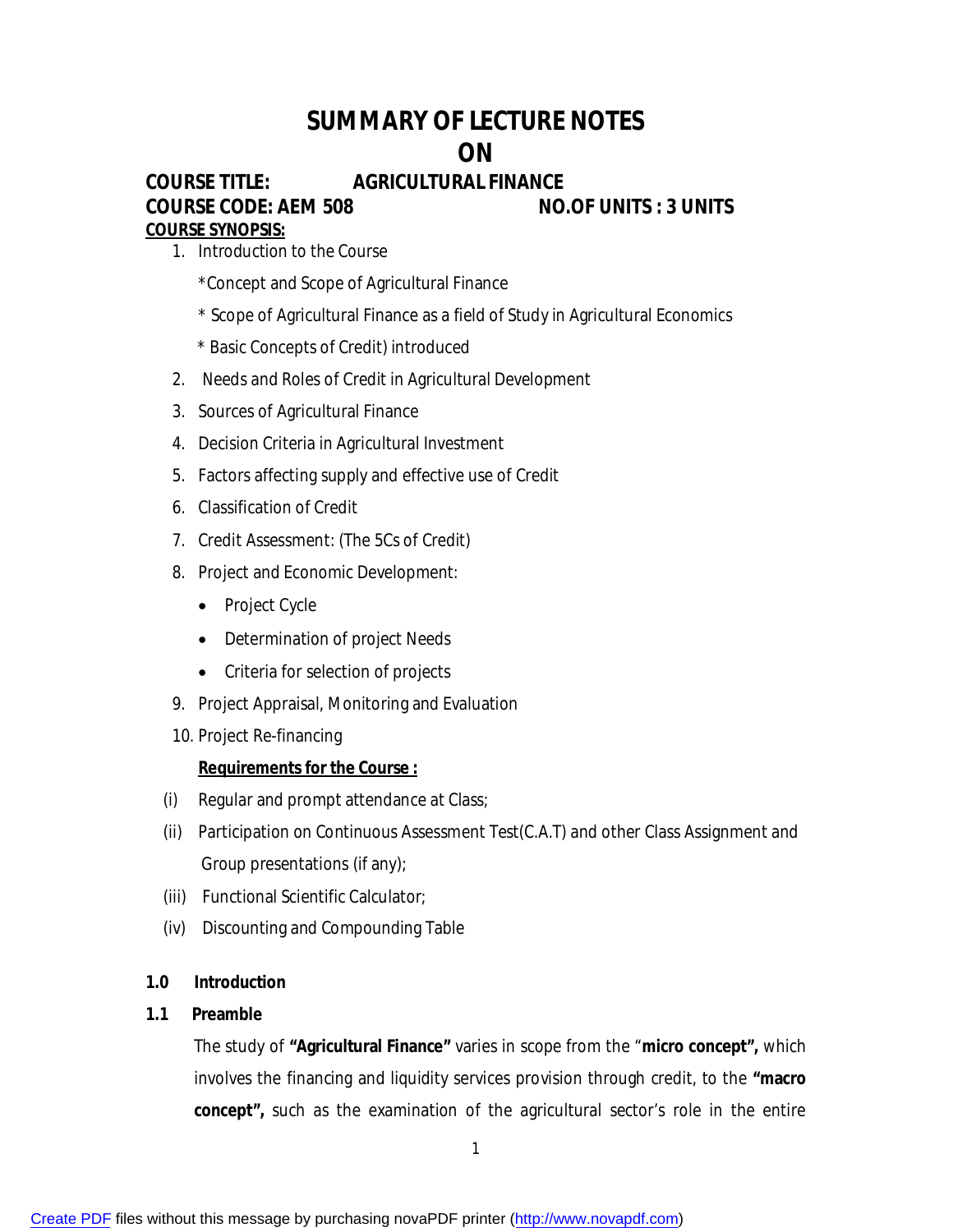economy. Both concepts are important except that one is a subset of the other. For an instance, the study of a farm operator's behaviour at the micro level, can be used as the basis to understand the determinants of macro-economic outcomes in the agricultural sector. In addition, understanding the effects of changes in the nation's economic and financial policies as it may affect agriculture in relation to other sectors of the economy, is quite relevant with the advent of increasing use of manufactured farm inputs, external financing and off-farm employment of farm family members.

## **1.2 Concepts of Agricultural Finance**

**"Agricultural Finance",** according to Tandon and Dhondeyal (1991), could be considered as a branch of Agricultural Economics that deals with the provision and management of Bank services and financial resources related to individual farm units.

**"Agricultural Finance"** deals with the financial,(micro and macro aspects of a farm business in an economy.

**"Agricultural Finance"** is the economic study of the acquisition and use of capital in agriculture. So it deals with the demand for, and supply of funds in the agricultural sector of the economy (W.F Lee, 1980)

**"Agricultural Finance"** is the study of financing and liquidity services as well as credit provision to farm Borrowers.

**"Agricultural Finance"** is the study of financial intermediaries who provide loanable funds for agricultural production and that of financial markets in which these intermediaries obtain their loanable funds (Penson and Lins, 1990).

The study could be broadened to mean the analysis of financial structure of Agriculture and the wealth position of farm owners.

Broadened further, **"Agricultural Finance"** involves the study of all economic and financial interface between agriculture and the rest of the macro economy ; including the effects that changes in the national economic policies could have on the economic performance of agriculture as well as the financial positions of individual farm families.

## **1.3 Scope of Agricultural Finance**

The study of **"Agricultural Finance"** varies in scope from the "**micro concept"** to **"macro concept.** From the points of view of both concepts, aspects of the study under individual farm units include:

## **1.3.1(a) Financial Management of Farms**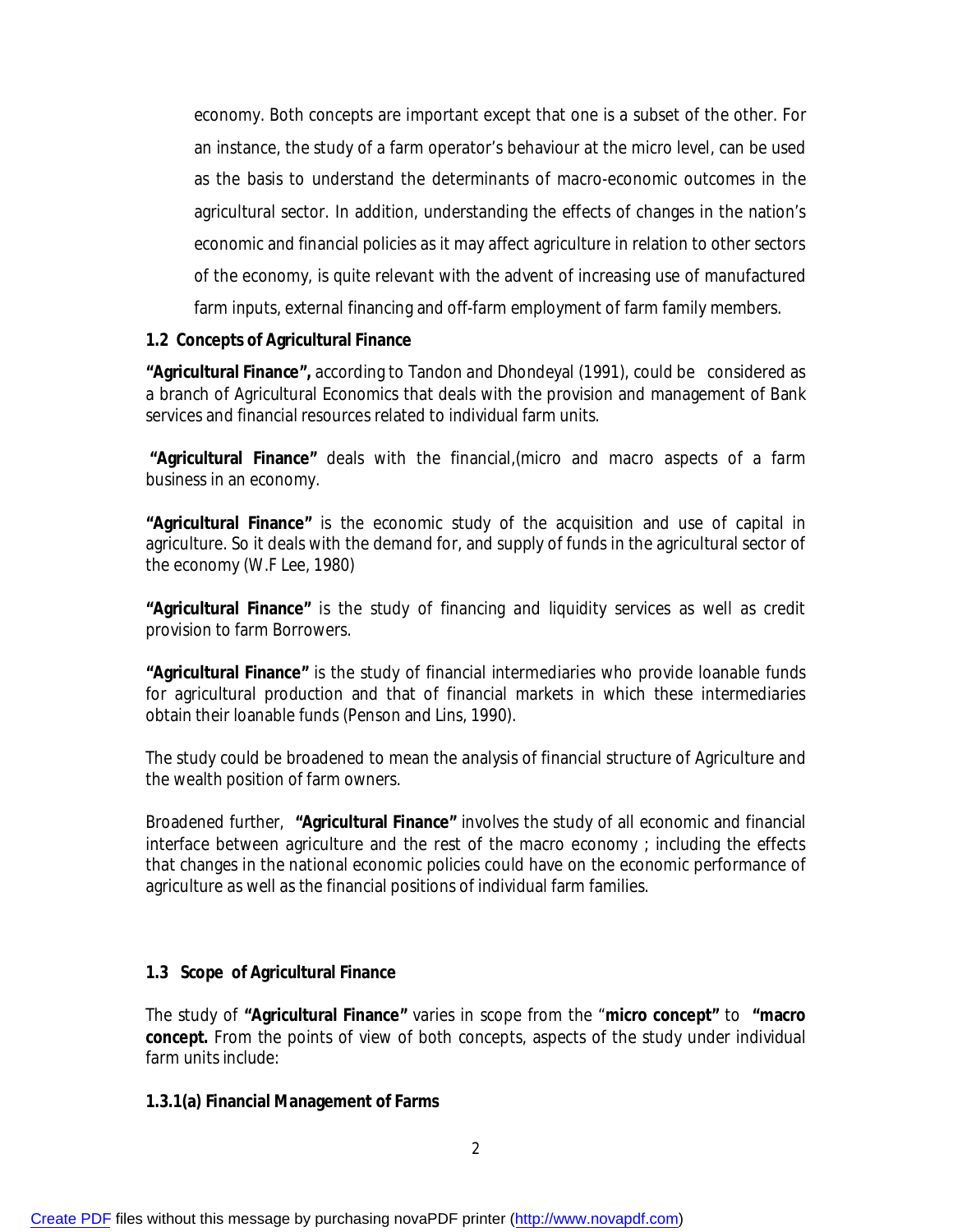Has to do with :

- (i) **Decision making** (e.g. decision to invest on afarm machinery)
	- \* Investment decisions
	- \*Financing decisions
	- \*Dividend decisions

## **Notes: These decisions together determines the rate at which any farm business can grow over time.**

## **None of the decisions could be made independent of the other.**

Effective decision making however requires a comprehensive knowledge of financial Accounting system in order to :

- (i) Identify the extent and the correct time of financing that could facilitate production and marketing plans;
- (ii) Provide information on the farm's financial position as well as the efficiency and profitability of farm operations

## **(b) Organisation of Financial Accounting system**

Important for sound financial Management . Farm operator would need the knowledge keeping financial records and Accounts like the Balance Sheet, Income Statement, Cash flow Statement, Statement of changes in ownership farms and investments.

## **(c) Organisation and Growth of Farms**

Involves the :

- (i) Identification of the Input-output combinations for maximization of goals;
- (ii) Determination of size and rate of growth as well as the rate of growth and expansion that will justify financial investments in the agricultural enterprise(s);

(iii) Study and understanding of determinants of the growth rate, namely

| <b>Internal factors</b>                                     | <b>External factors</b>                   |
|-------------------------------------------------------------|-------------------------------------------|
| (Can be controlled by the Farm Operator)                    | (Beyond the control of the Farm Operator) |
| *Rationing of Credit use                                    | * External Credit rationing               |
| *Policies on Capital structure (Equity/Liability structure) | *Taxation Policy                          |
| *Policy made on the use of net farm Income for              | *Government Regulations                   |
| Consumption and/or non-farm Investments)                    | * Government policies affecting Agric. &  |
|                                                             | Financing                                 |
|                                                             |                                           |

## **(d) Investment and Financing**

Involves the study of the:

- (i) Concepts of Time value of Money, Present worth of future flow of Income and future value of present stream of Income through (Discounting and Compounding methods respectively);
- (ii) Project planning and appraisal for investment decision making;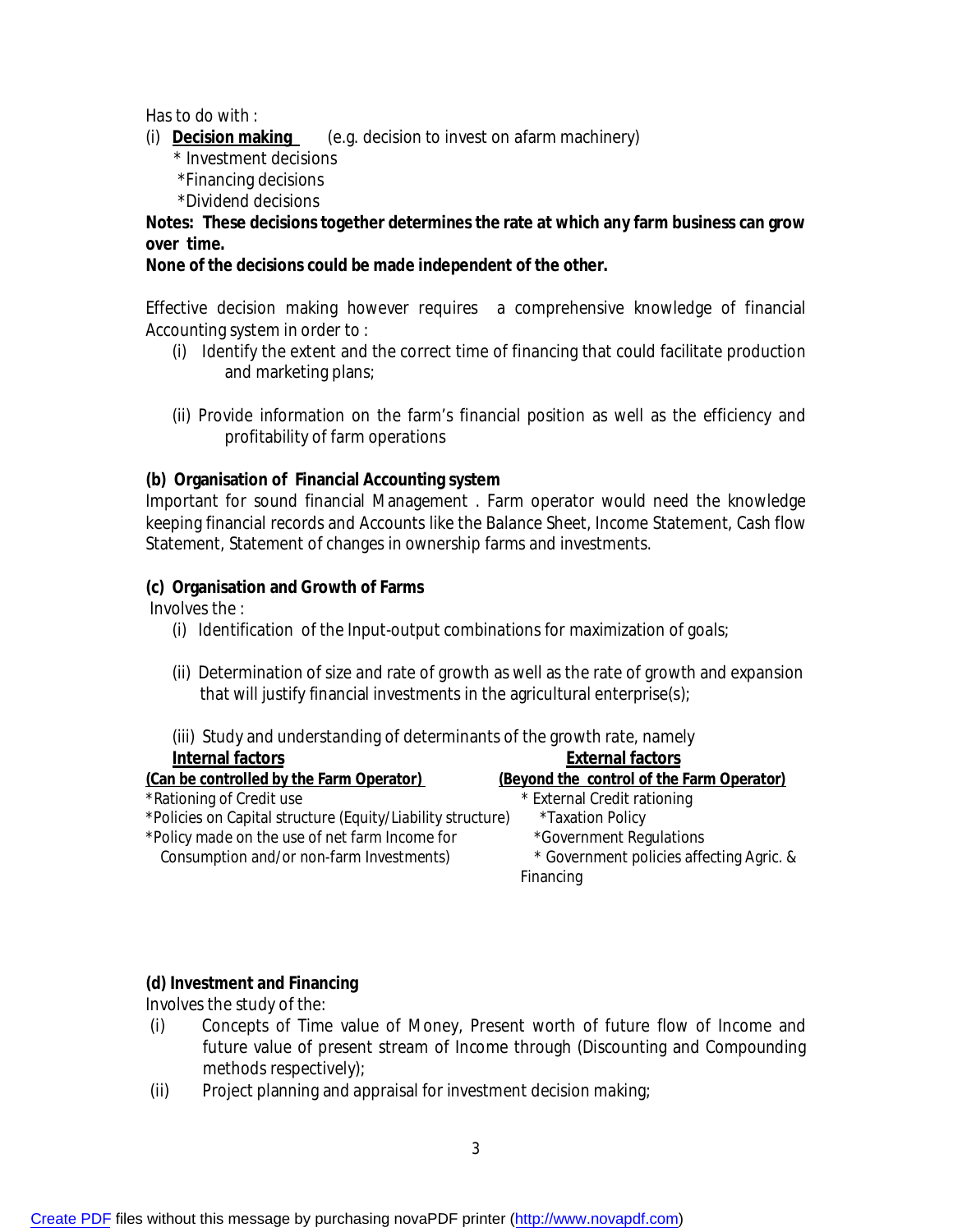- (iii) Criteria used for Investment selection: Economic, financial technical, social analysis of farm business etc.
- (iv) Determination of farm business and financial risks
- (v) Legal considerations in investment and financing decisions;
- (vi) Issues relating to Taxation like handling and management of after–tax profits, Tax Laws etc.

## **1.3.2 Agricultural finance study at Aggregate/Macro level**

**1.3.2(a)** Study of Sectoral financial Statements

## **1.3.2.(b) Study of the Aggregate Investment and financing Behaviours**

Has to do with the:

- \* Determination of Investment and financing behaviours of farms;  $\sim$  Provide the basis
- \* Demand for Money and non-money Assets; https://www.facebook.com/discreen/index-
- \* Appreciable Business /farm Assets the effects of
- \* Land for agric. Purposes policies relating to policies relating to
- \* Farm Inventories etc growth & financial

## **1.3.2 (c) National Economic policy Instruments**

- \* Interest rate ceiling;
- \* Concessionary rates of Interest for agric. Loans;

\* Policies on microcredit financing through the Micro-finance Institutions (MFIs) etc.

## **1.3.2 (d) Effects of changes in agricultural finance policies**

## **1.3.2 (e) Study of Financial Intermediaries serving Agricultural Sector 9including sources of Agricultural finance**

## **2.0. Needs and the Roles of Credit in Agricultural Development.**

## **2.1. Basic Concepts of "Agricultural Credit"**

 The word **"Credit"** is derived from a Latin word **"Credo", meaning "I Believe".** The Latin verb **"credere"** means **"to repose confidence in" .**

Note that borrowing is a function of ability to command capital or services currently with a promise to repay it in future i.e obtaining certain amounts of money as loan to be rapid as specified in the Agreement between the concerned parties. This is often based on confidence in the borrowers' future solvency and repayment.

 **Credit** means the ability to command other peoples' capital in return for a promise to repay at some specified time in future. It is therefore the combination of the "ability to borrow" and "willingness to borrow". It can also be regarded as an economic good to be produced, managed and marketed.

Positions of farms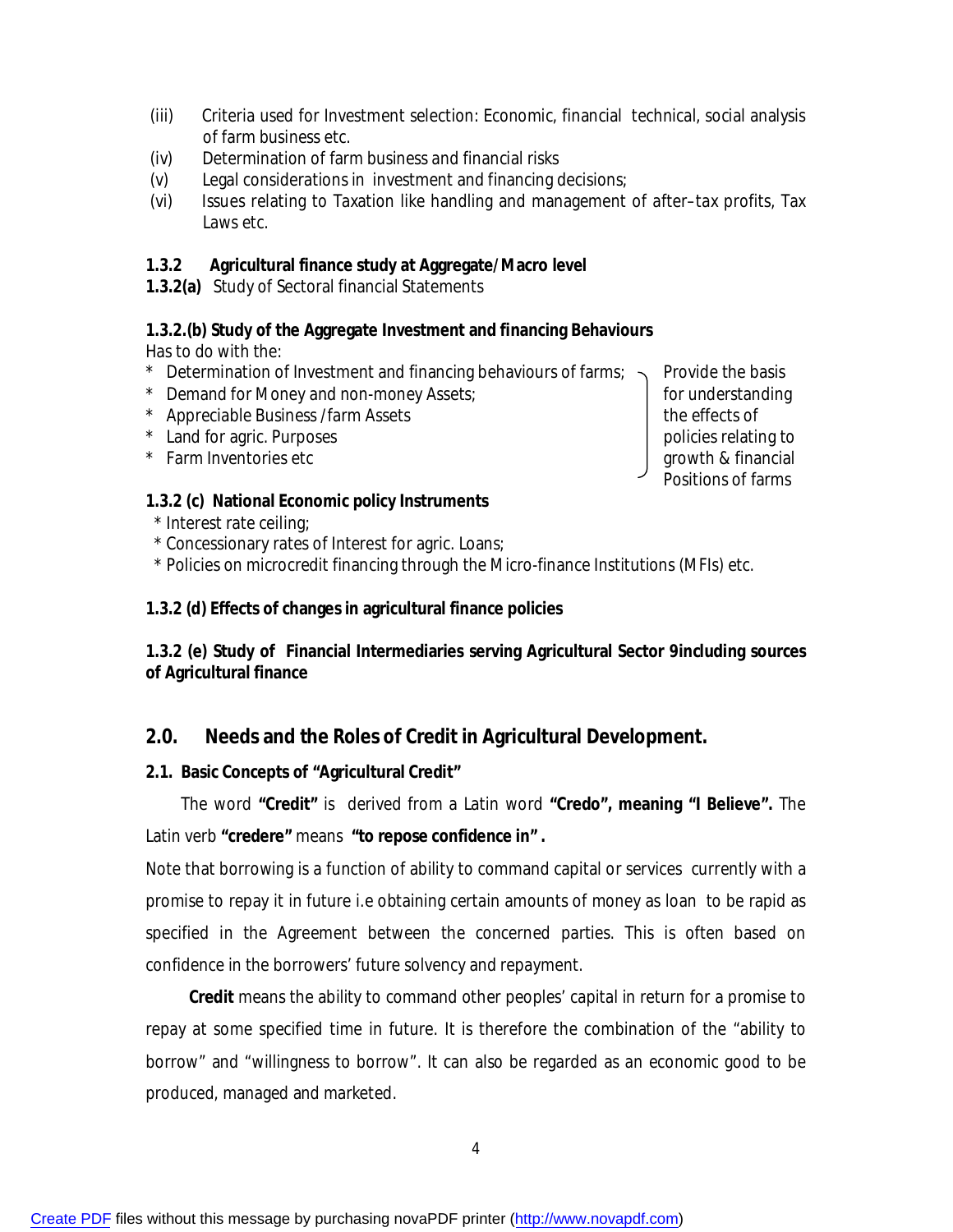**Credit** also means the control over money, materials, goods or services in the present in exchange for a promise to repay at some future dates. This implies that, lenders forgo the use of money or its equivalent in the current time by making loans available or extending the credit to the borrower who promises to repay on terms specified in the loans Agreement or debt Instruments. Borrowers obtain resources to use for current production/consumption purposes before generating savings that could be used to repay the goods.

 **Credit** is an advance of money or its equivalent given by a Lender to a Borrower for repayment at maturity, which may range from a few days to several years.

 **Credit** is the monetary financial aspect of capital resources which is generally considered as goods employed but not used up in the course of production. Credit in this case could take the forms of biological or physical capital purchased and supplied to the producer

 **Credit** is the acquisition and control over funds at a cost for specific period at the end of which the control ceases and the funds revert back to the creditors.

 **Agricultural Credit** is the temporary inputs transferred to a willing borrower for agricultural purpose, with the borrower's potential willingness and promise to repay in a particular for after use and the confidence by the Lender that the Borrower will comply with terms, utilization and repayment with, or without monitoring.

 **Agricultural Credit** is the capital or money rented by a farmer in the present,(with a specific interest rate charge and future repayment period), from a Lender in a credit institution, for agricultural production and marketing activities.

 **Credit** is a combination of "potentiality" (with a promise to repay money) and "actuality"(obtaining goods and services). It is the present right to future payment or power of borrower, where the Borrower has the power to borrow and lender the right to execute actions against the Borrower.

 **Credit** involves the element of obligations for the Borrower to make a return and confidence by the lender on the Borrower's faith and ability to repay.

 **Credit** is a device for facilitating temporary transfer of purchasing power from an individual/Organization to another.

 **Credit** is the overall arrangement through which inputs,(cash) and kind), are made available to farmers who repay such inputs as stated in the repayment schedule with due interest.

 **Agricultural Credit** encompasses all loans and advances granted to a borrower to finance activities relating to agriculture, fisheries, forestry and for processing and distribution of products resulting from these activities.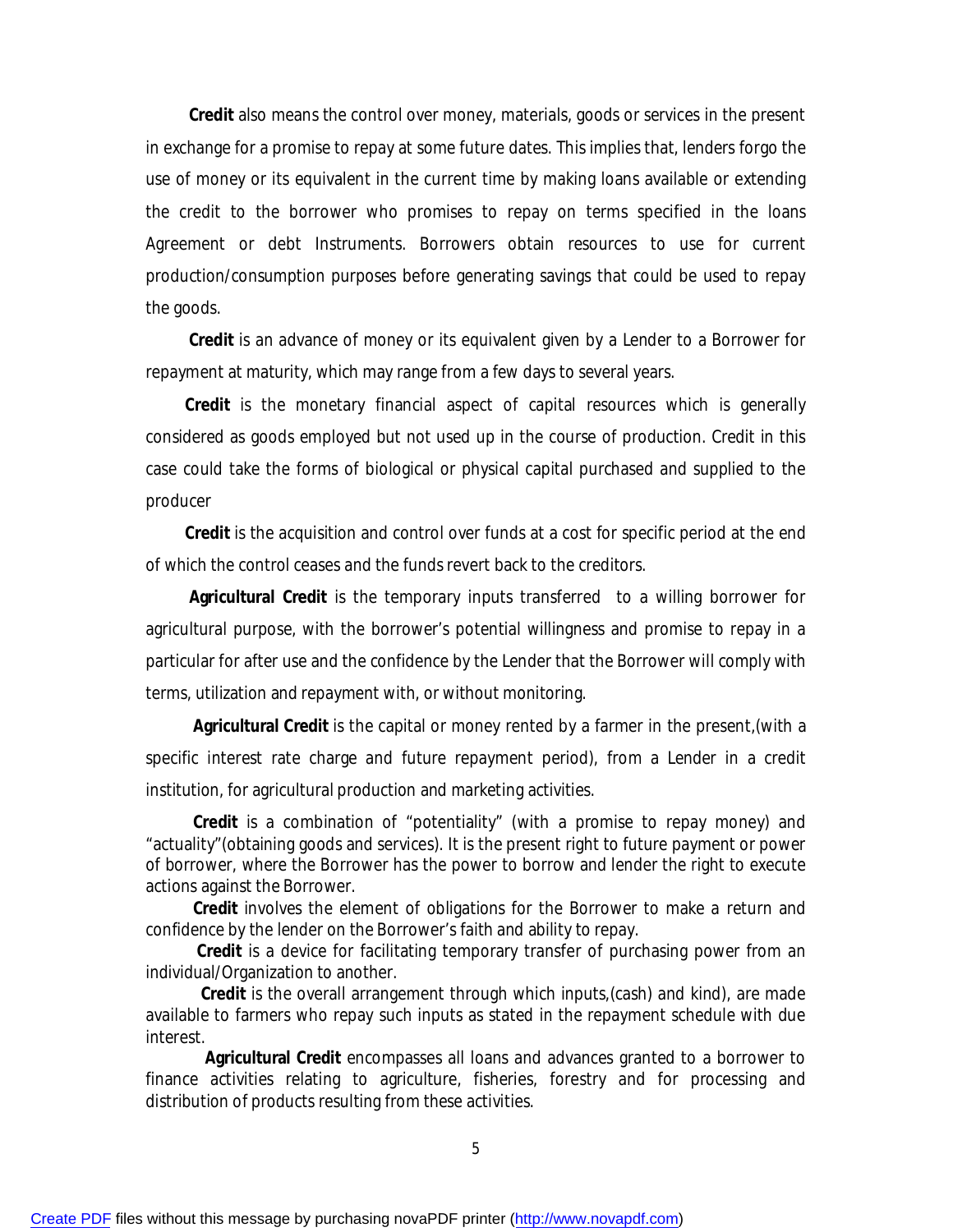## **2.2 The Continued Needs for Credit for Agricultural Development**

Agricultural Credit is an important instrument for channeling funds from Savers to borrowers in amount necessary to finance production expenses and capital expenditures.

With the removal of subsidies on inputs in the 1990s and the increasing costs of the inputs required to carry out farming operations, there is always need by farmers for credit to be able carry out the operations, purchase the inputs and fulfill his domestic obligations. Farmers need credit to expand their scales of operations and improve on the levels of technology, as accessibility has implications for technology adoption.

For the agricultural sector to perform creditably well, credit is essential for the achievements of sound economic and social development, which the nation requires.

Farmers are poor-resource. They therefore need money to purchase their requirements and increase productivity in growth and output. This could be achieved through credit supply.

Suitable credit delivery and collection system can be used to facilitate the procurement of production needs of farmers

Credit is needed to break the persistent vicious cycle of poverty among farmers . Farmers need credit to practise commercial production.

### **2.3 The Roles of Credit for Agricultural Development**

Adoption of modern technologies require capital. Farmers' income are seasonal while his working expenses are usually spread over time. However, farmers' inadequate savings require that some credit be harnessed to meet the increasing capital requirements.

Credit is a unique resource that provides the opportunity to use additional inputs and capital items in the present to pay for them from future earnings.

Credit has both static and dynamic characteristics. In its dynamic nature, when farmers adopt improved agricultural production technologies, institutional credit can be used for increasing agricultural production and proceeds will be available for both production and consumption rather than for the payment old debts . Note that , under this situation, it is important that institutional credit are not only supplied in due time but also adequately. This implies that credit can only play its dynamic role , only in relation to agricultural production technology and in the presence of credit absorption capacity.

Credit fills the gap between demand and supply resulting from investments

Stimulates agricultural production especially in the rural areas.

Helps production to meet up with current expenses.

Stimulates production and raise the levels of income of farmers.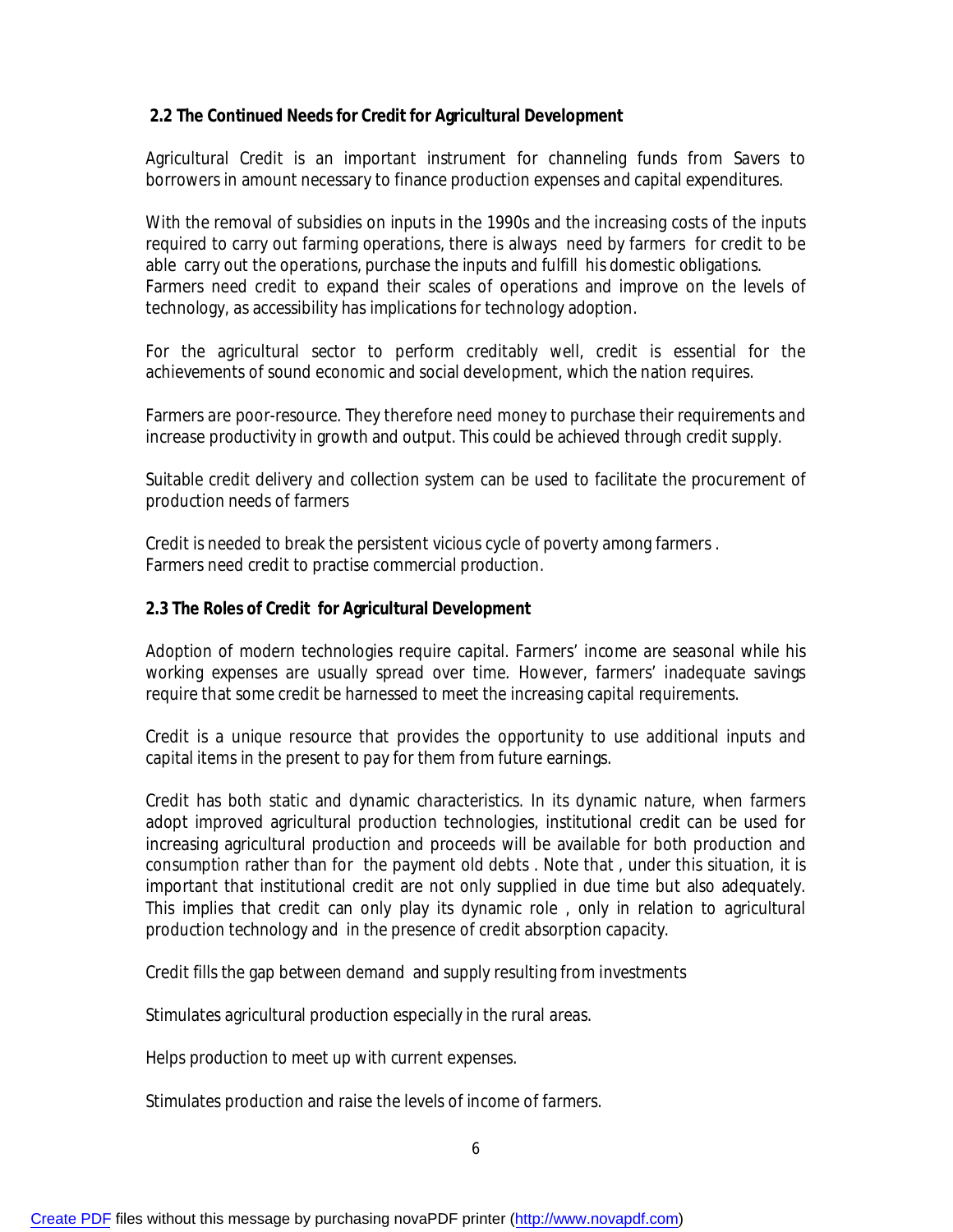Given the peculiar problem of agriculture in Nigeria, start-up credit is needed to create effective demand or ability to pay back.

Credit can induce profitability of current economic activities but also shifts production from subsistence to commercial and induce employment among those who lack basic necessities to engage in productive activities.

## **3.0. Sources of Agricultural Finance**

## **3.1 Preamble**

Sources of finance for agricultural projects are quite many and in this context refer to the lenders, ranging from the relatives of the Borrowers to Government. The various sources are derived from two major sources, namely, Institutional/formal sources and noninstitutional/informal sources.

Institutional credit sources can further be divided into domestic and foreign sources.



## **3.2.1. Non-Institutional /Informal Sources**

**\*** includes relatives, friends , Merchants, money Lenders

\* Loans are made directly on personal basis from Lenders to Borrowers, especially where the individuals are familiar with some level of confidence in one another

\*Methods of obtaining the loans are relatively easier and there is rare tendencies for administrative delays

\*Non-instistence on security /collaterals by Lenders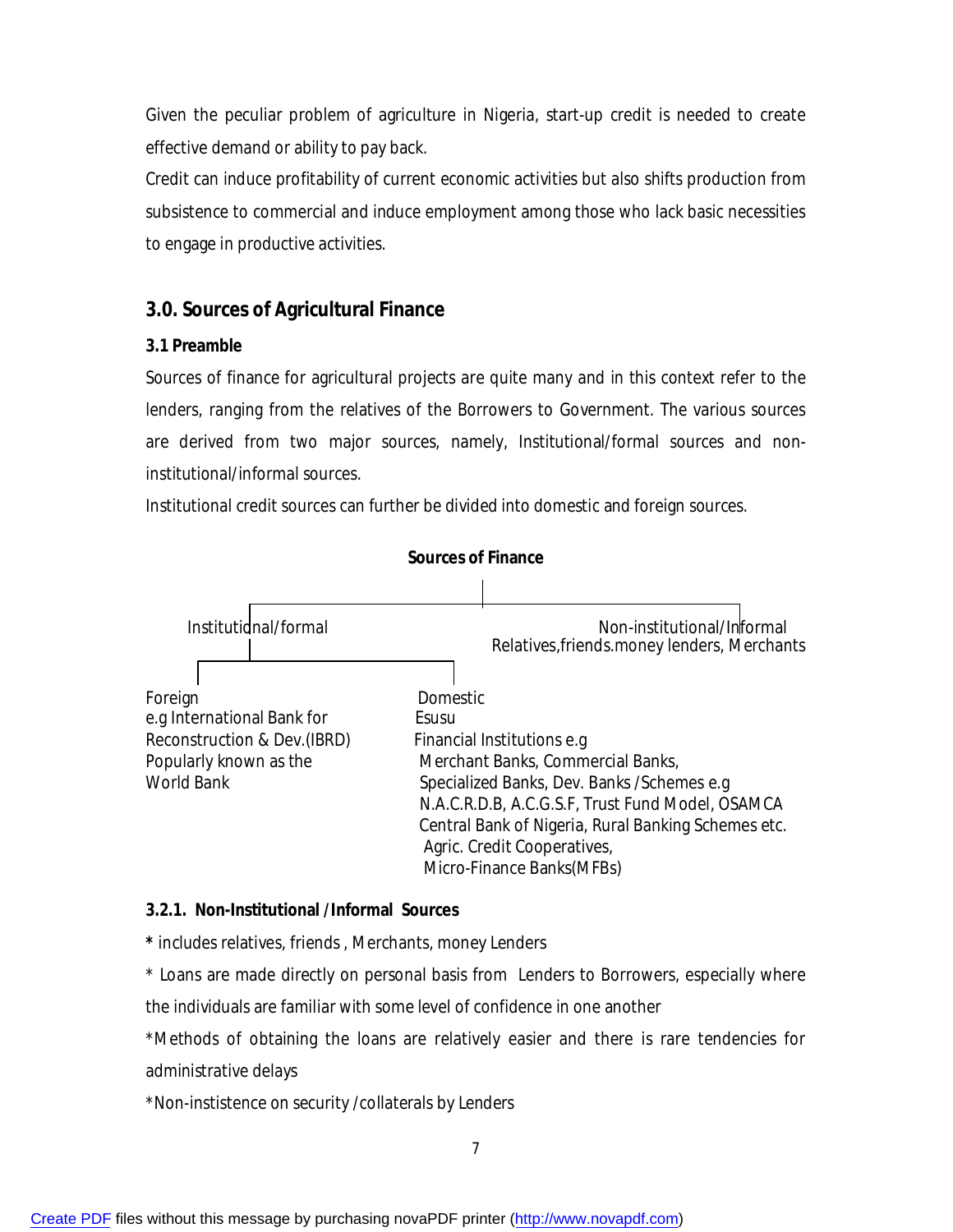\*Flexibility is associated with repayment schedule with high rates of interest

\*The flexibility built into the repayment makes this source very popular among peers and famers.

### **Demerits**

\*More expensive supply of credit because of high interest rate

\*Inadequate credit supply and on terms required by farmers for farm expansion and modernization

\* There are differences in the process of acquiring loans from one source to another e.g relatives and friends have no laid down procedures and no repayment arrangements specified. Interest is usually free.

\*Money Lenders charge exorbitant rates of interest, though prompt and timely in disbursement of funds required.

### **Esusu**

Management depends on culture under which they have been organized.

## **Ajo.**

Usually organized by self-appointed itinerant Collectors who keep encouraging individuals to save money. He goes round to collect money according to the financial strength of the participants. Usually, the first day's contributions represent the Collectors; charges on banking services rendered and whatever the Contributor can add during the month will be refunded on the first day of the following month, if so desired. The savings attract no interest but save time and costs.

## **Money Lenders**

Some of the Ajo Collected also perform the roles of money lending, giving out some of the Contributors' to Borrowers who would be expected to pay back fully (Principal + Interest). Before the end of the month, when the Contributors will expect some refunds.

## **2.3.2 Formal/Institutional Sources**

## **2.3.2.1 Financial Institutions (Domestic)**

Essentially "Financial Institutions " refer to:

- (i) Bank Financial Institutions (BFIs) and
- (ii) Non- Bank Financial Institutions (NBFIs) .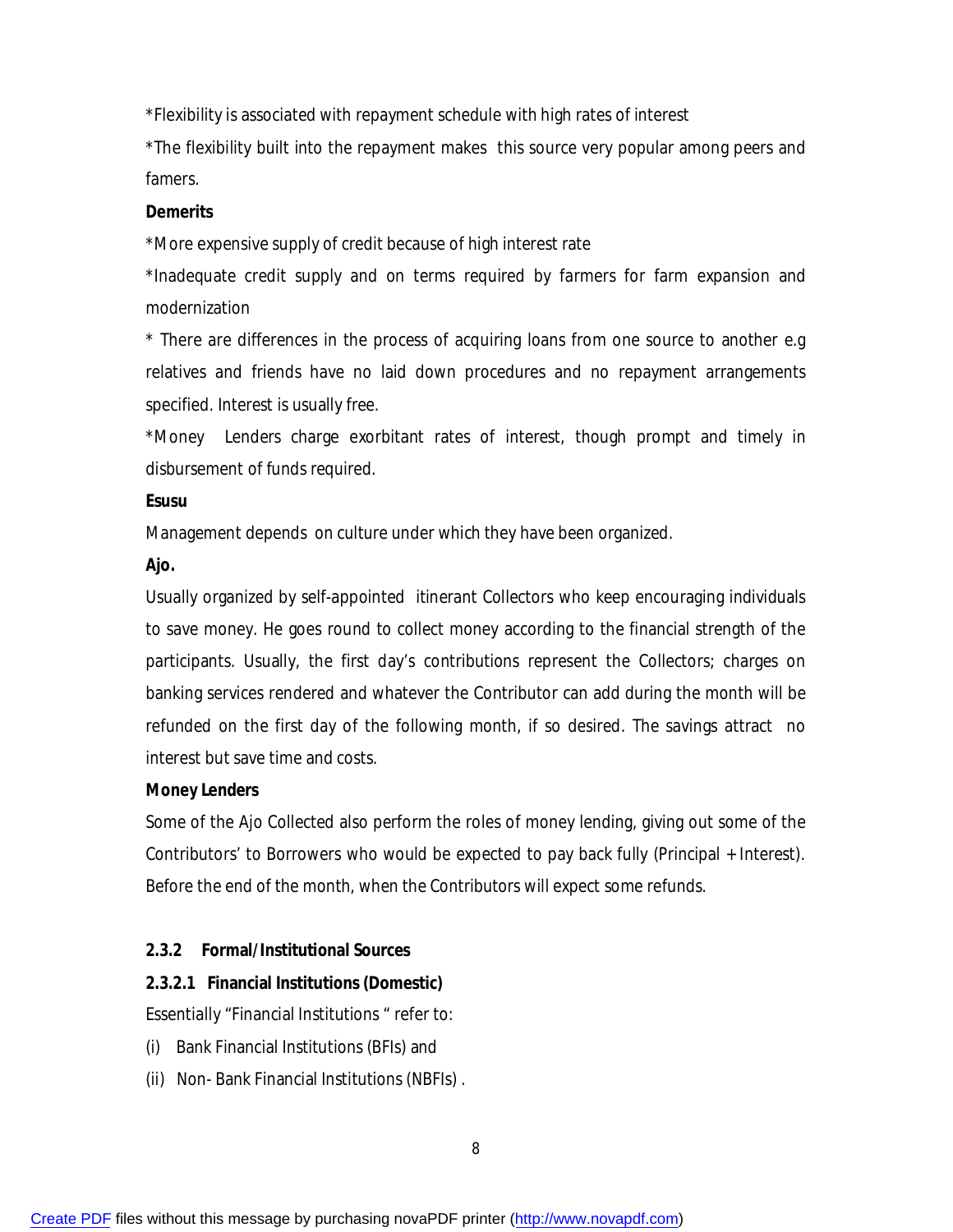In Nigeria, financial system, there are four categories of Banks which are directly or indirectly involved and connected to agricultural financing. These are:

- (i) Commercial Banks (ii) Merchant Banks
- (iii) Development Banks (iv) Specialized banks

Note: The Central Bank of Nigeria is the apex of the Nigerian Banking System.

#### **Commercial Banks**

Dominates the financial intermediation process and are commonly referred to as 'retail banks" due to services extended to farmers as individuals rather to corporate entities. The primary role of the commercial Banks is to intermediate funds between the surplus and the deficit economic units of the economy, especially at the retail segment of the markets. The Banks are to mobilise savings, stimulate investments and economic growth through lending operations, assist in resource allocation and promote domestic and international trades. Therefore, apart from the main lending activities of commercial banks, provision of shortterm financing, they also render ancillary services such as keeping save custody of the customers' valuable items, acting in trust and execution of capacities for customers' will.

#### **Merchant Banks**

Commonly referred to as the "wholesale banks", Merchant banks engage in the intermediation between the surplus and the deficit sector through wholesale banking to large scale investors/Corporate bodies and Institutional clients by financing medium and long term credits. They do this through activities like equipment leasing, loan syndication, debt financing , apart from rendering assistance as issuing agents and advise on funds sourcing.

#### **Development Banks**

#### **Micro-finance Banks**

 Micro-finance Banks in Nigeria are self-sustaining financial institutions owned and managed by local communities to render services to their respective communities. They are meant to promote agriculture, rural as well as economic growth through development at grassroots level. Though their activities are geared towards rural banking, they are also noted for accepting deposits, running other banking services and investing funds in agriculture apart from providing facilities to farmers.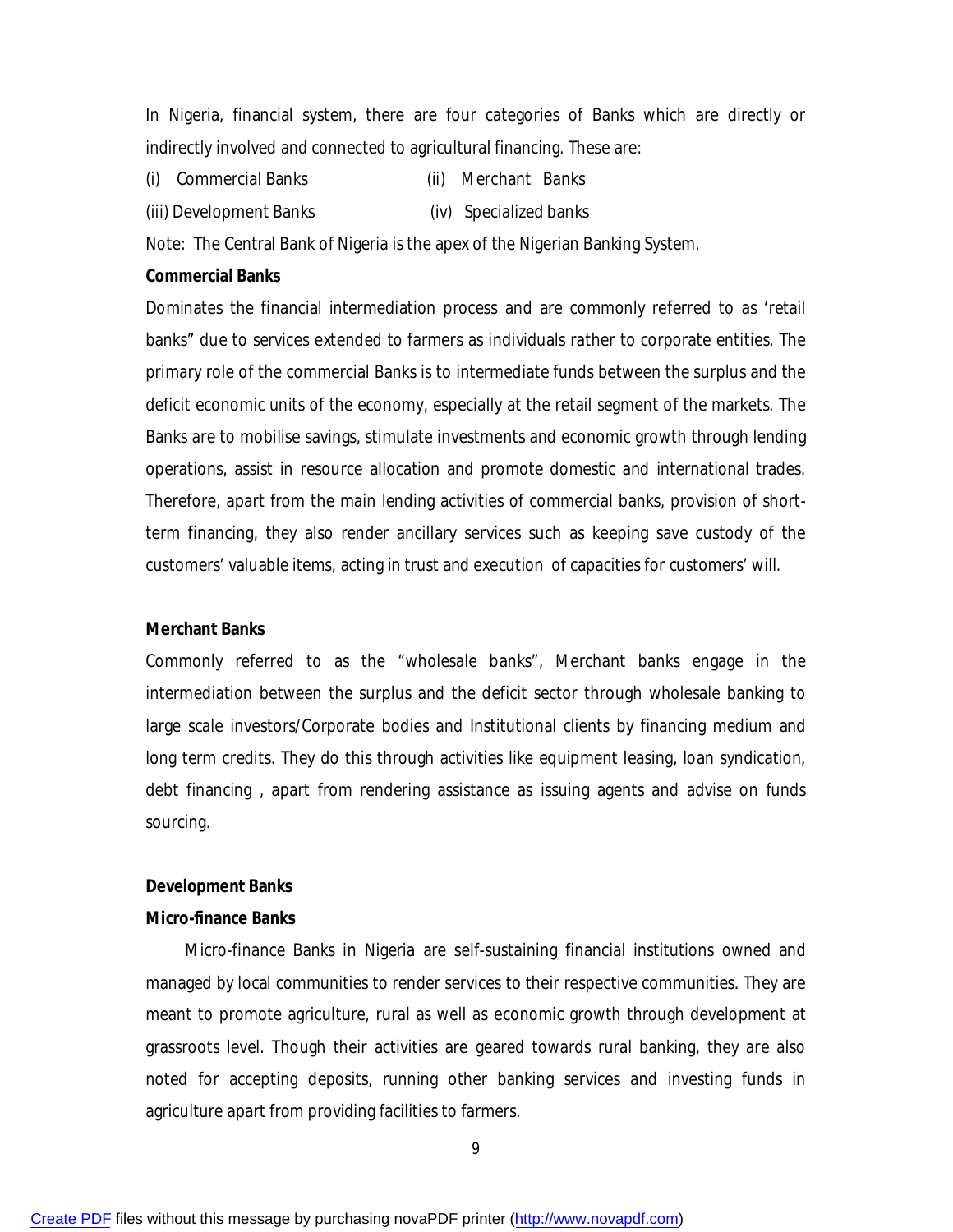#### **Nigerian Agricultural Credit and Rural Development Bank (NACRDB)**

In view of the short comings of the Commercial and Merchant banks, the Nigerian Agricultural Bank Limited was established in 1973 by the federal Government to deal exclusively with agricultural loans. The bank was established to meet the needs of the national agricultural credit institutions following regional establishments. The provision for the establishment of the bank was "knotted in the bud" during the 1<sup>st</sup> national development plan period of 1962-1968 but was not implemented until the  $2^{nd}$  period which spanned between 1970 and 1974.

The establishment of this specialized bank was actualized following the acceptance of the recommendations made in Stoneham's report and subsequent inclusion in the 1970-1974 Development plan. By the plan, the proposed agricultural cooperative bank which was meant to operate in all states of the federation, will assist farmers in the area of cooperative farming and agricultural marketing cooperatives.

The bank was meant to make funds available directly to cooperatives, credit-worthy individuals and Governments. The objective for which it was established was therefore to " provide credits and loans for agricultural development projects thereby enhancing the level of and quality of agricultural production………". The name of the bank was changed to the Nigerian Agricultural Cooperative Bank (NACB) in 1978 with a mandate to give loans to cooperative societies as on-lending and in turn to individual farmer-members. No collateral security is expected to be charged though the bank charges reasonable amount as interest based on its policy of subsidy on agric. loans and operated 100% security on loans except those granted to small-holder farmers under the Small Holders Loan Scheme (SHLS). The requirements for the Certificate of occupancy, survey plans and real assets securities are usually waived.

As a result of the merger policy on the Peoples' bank of Nigeria, the Better Life for rural Dwellers Scheme and the NACB, the bank was transformed into the Nigerian Agricultural Credit and Rural Development Bank (NACRDB) in the year 2000 to cater for other aspects of rural development.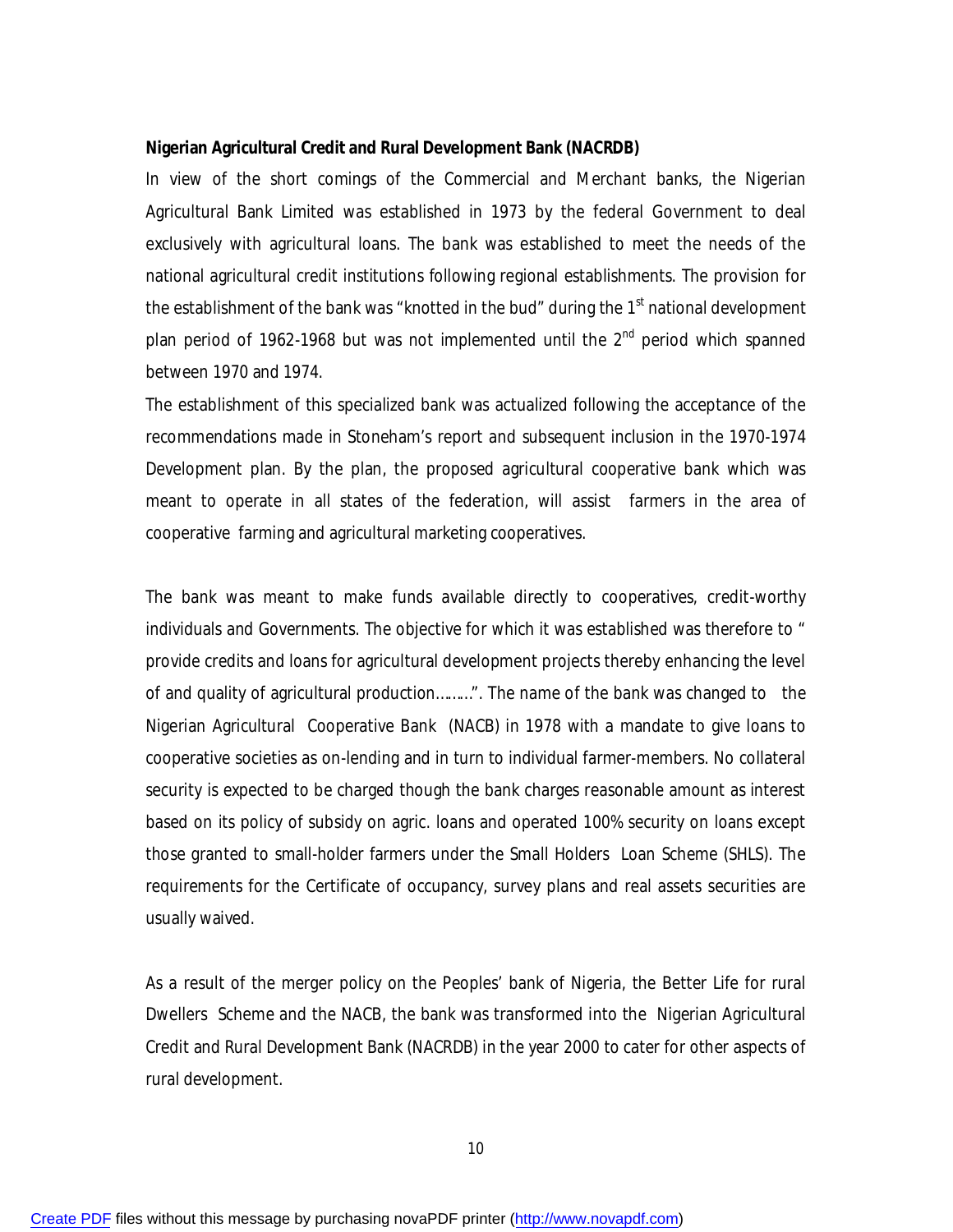#### **Agricultural Credit Guarantee Scheme Funds (ACGSF)**

 The funds was established by the Federal Government of Nigeria Decree No. 20 of 1977 to guarantee in respect of loans granted by commercial and merchant banks for agricultural purposes, with the ultimate aim of increasing banks' lending to agricultural sector. The scheme took off with a joint contributory grant by the Central Bank of Nigeria and the Federal Government at 40 % and 60% respectively. Under the Scheme, bank loans were guaranteed at 75% of the amount in default , net the amount of the security . The is operated using the working guidelines to cover the financing of all crops including tree crops fish farming and fish capture and animal husbandry, farm machinery , hire services as well as integrated agricultural projects.

 Security require included charge on land , movable properties of borrowers , life insurance policy stocks and shares of personal guarantee on security acceptable to the facilitating commercial banks . loans were initially guaranteed under the concessionary interest rate up to August 1978, when the de-regulation of interest started.

#### **Other Development Banks in Nigeria**

These include:

- (a) The Nigerian Industrial Development Bank (NIDB)
- (b)The Nigerian Bank for Commerce and Industries (NBCI)
- ( c) The defunct Federal Mortgage Bank (FMB)

#### **Specialized Bank**

Created by the Federal Government to cater mainly for the banking needs of the relatively suppressed segments of the Nigerian society. Examples include :

- (i) The defunct peoples' bank of Nigeria (PBN)
- (ii) The Community Banks (now transformed into the micro-finance Banks)
- (iii) Urban Development Banks (UDB)

#### **Non-Bank financial Institutions (NBFI)**

Commonly called "other financial In stitutions and funds", they intermediate in the wider financial system. Examples are Nigerian deposit insurance Corporation(NDIC), Insurance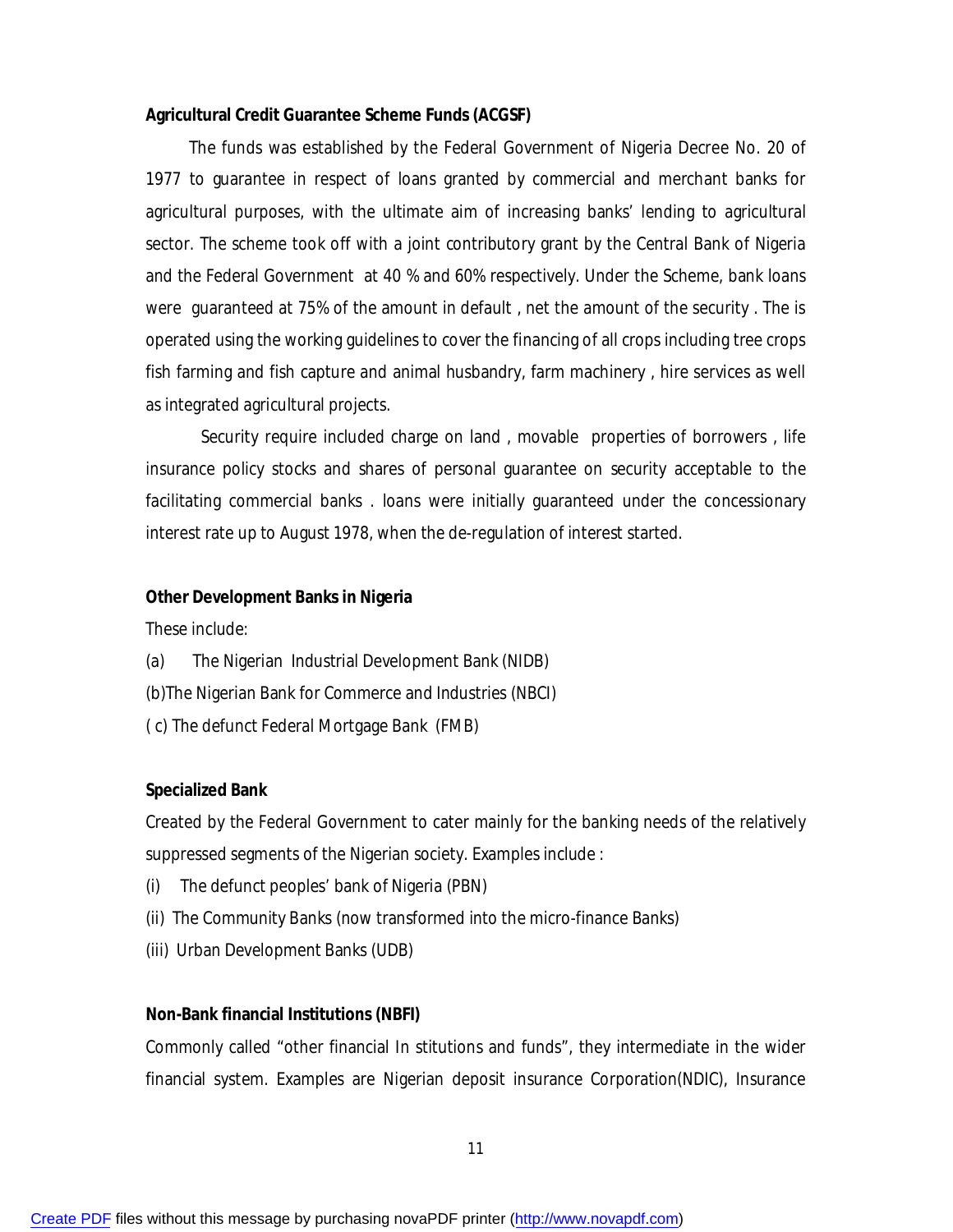companies , finance houses , Discount houses , Bureau de Change, National Providence Funds etc.

#### **Other Domestic Sources.**

#### **Financial Markets**

 Represents a forum where surplus funds are channeled into productive use through a process of financial intermediation. It consists of the money markets for short term funds and capital market for long term funds . Not necessarily a physical location as we have in the goods market but a mechanism through which funds are transferred (bought and sold) through the banks (physical location) or through telecommunication system (non-physical location), using financial instruments.

Note that the process through which funds are channeled from the surplus (depositors) to the deficit (borrowers/Needs) units for a return (interest) is called financial intermediation.

### **4.0 Classification of Credits**

Credit can be classified on the basis of time, purpose, security, Lenders and Borrowers.

#### **A. Classified on the basis of Time**

This classifies credit into three major areas as short, medium and long-term.

#### **A(i) Short-term Loans**

The short- term loans are generally advanced to meeting annual recurring purchases like seeds, feeds, fertilizers, hired labour, expenses on herbicides, pesticides and machinery service charges. It is therefore termed "seasonal loans or production loans or crop loans" and it is usually expected that the loans (principal) and the interest would be repaid through the income received through the enterprise in which it is invested. Time limit to repay such a loan is one year or at most 18 months.

#### **A(ii) Medium-term Loans**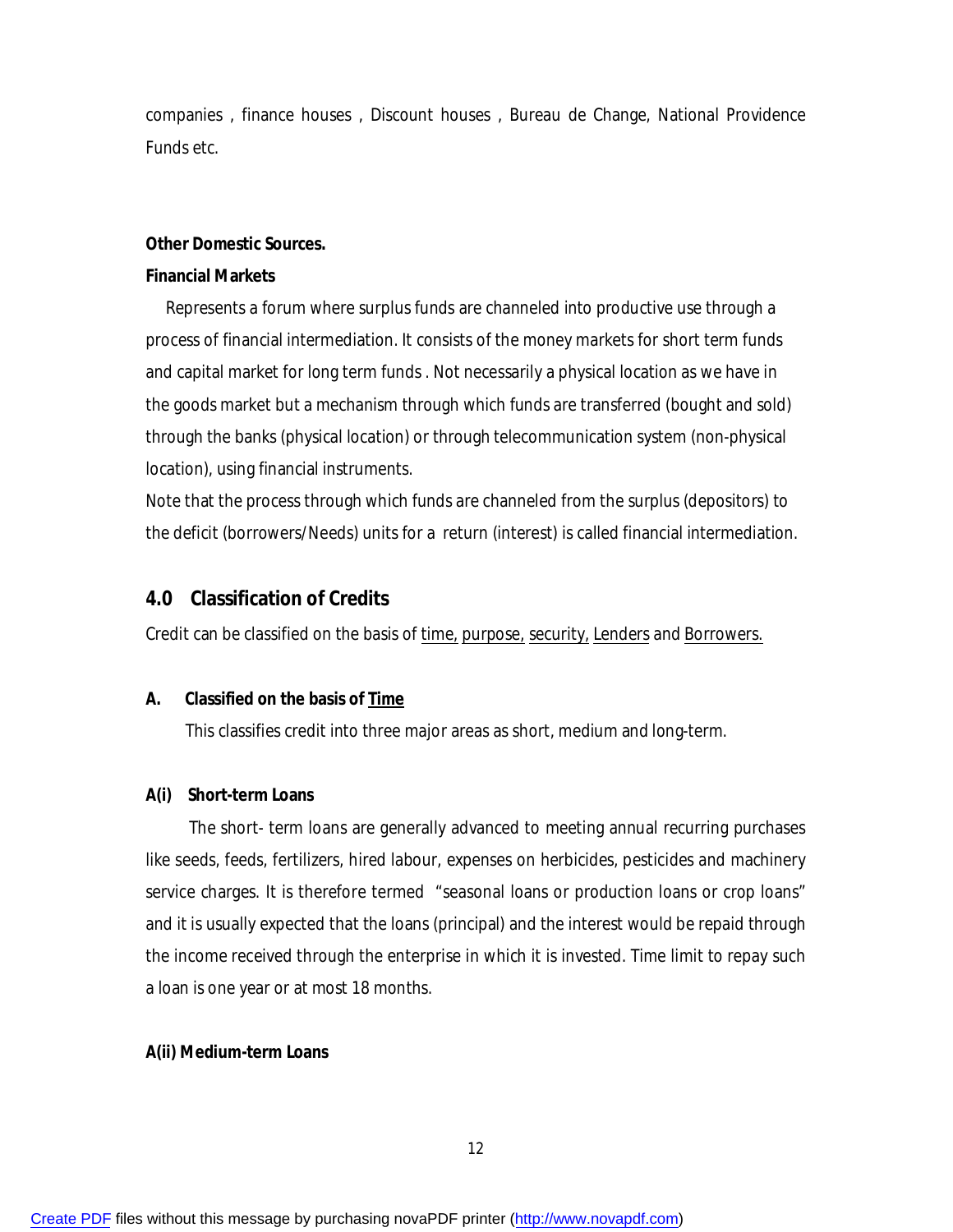Are advanced for comparatively longer span assets like machines, wells threshers, sheds for livestock, shelter and farm structures, diesel engine, irrigation structure etc. The returns accrued from the use of such assets are usually spread over more than one production season. Repayment period spans between 15 months and 5 years.

#### **A(iii) Long-term Loans**

These are related to long life assets like land, farm buildings construction of permanent drainages or irrigation system etc. which require large sum of money as initial investment. Benefits generated through such assets are spread over the entire life span of the asset. Repayment period ranges from 5 years to 20 years.

#### **B. Classification according to Purpose of the Loan**

Credit could be classified based on the purpose of the loan as crop loan, poultry/dairy/piggery loan, machinery and equipment loan, forestry loan, fishery loans etc. This type of loan signifies relationship between time of usage and the rate of returns (profitability).

Sometimes loans could be classified as "production loan" or "consumption loan"

#### **C. Classification according to Security offered**

Loans can be classified as secured and unsecured loans. Security are usually advanced against tangible assets like land, livestock or any capital asset, as either medium or long term loans. Note that credit worthiness may sometimes count much more than the security offered, which if doubtful, may result in willful default.

Secured loans can be further classified on the basis of the type of security offered as:

#### **(i) Mortgage loans**

Where legal mortgage of tangible and intangible properties like land, land improvement and other infrastructures are offered.

#### **(ii) Hypothecated loans**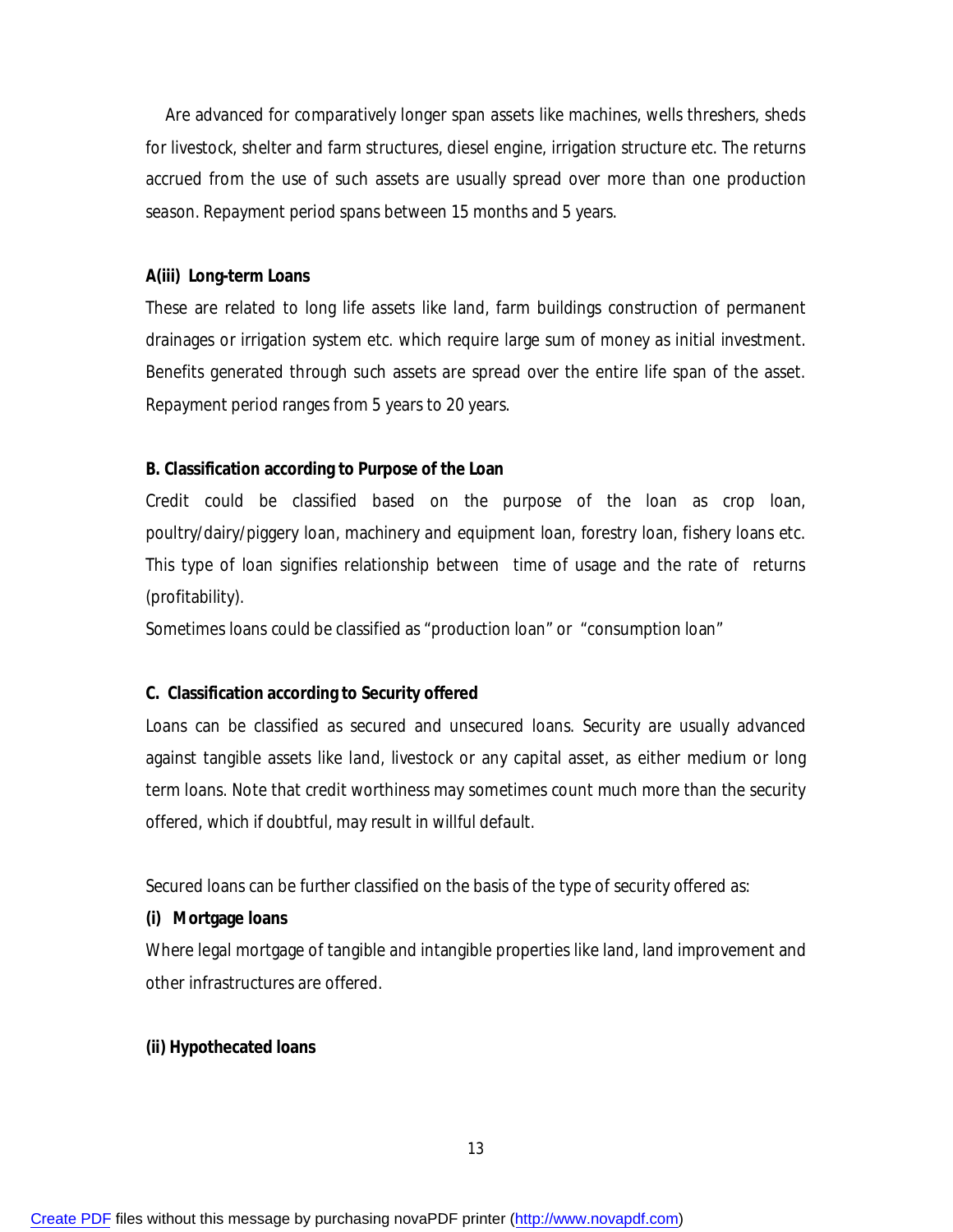Where legal ownership of assets e.g. machinery and equipment, financed remains with the lender though physically possessed by the borrowers. The private lenders often ask for gold, jewelry and/or land as security reminds the borrower of his obligations towards repayment.

### **D. Classification according to the Lenders**

Classified as Institutional and non-institutional credit.

### **Classification according to Borrowers**

Credit can be classified on the basis of the borrower as producers, business concerns etc. Such classification has equity considerations.

## **5.0 Credit Assessment: The 5 Cs of Credit**

The **5Cs of Credit** that must be considered in lending are:

- (i) Character
- (ii) Capacity
- (iii) Capital
- (iv) Condition and
- (v) Credit worthiness

### **(i) Character**

The term "Character" implies credit characters related to the qualities of individuals which make him conscious of the debt obligations. These characters include the borrowers' moral characters like honesty, integrity, sense of responsibility and trustworthiness.

It is one of the basic cornerstones in assessing the risk-bearing ability of the borrower. Borrowers with highly rated credit character can withstand unforeseen events and save themselves insolvency. A borrower noted for timely repayment shows a reflection of an ideal credit character. Character is also correlated with the returns and repayment capacities of the borrowers.

### **(ii) Capacity**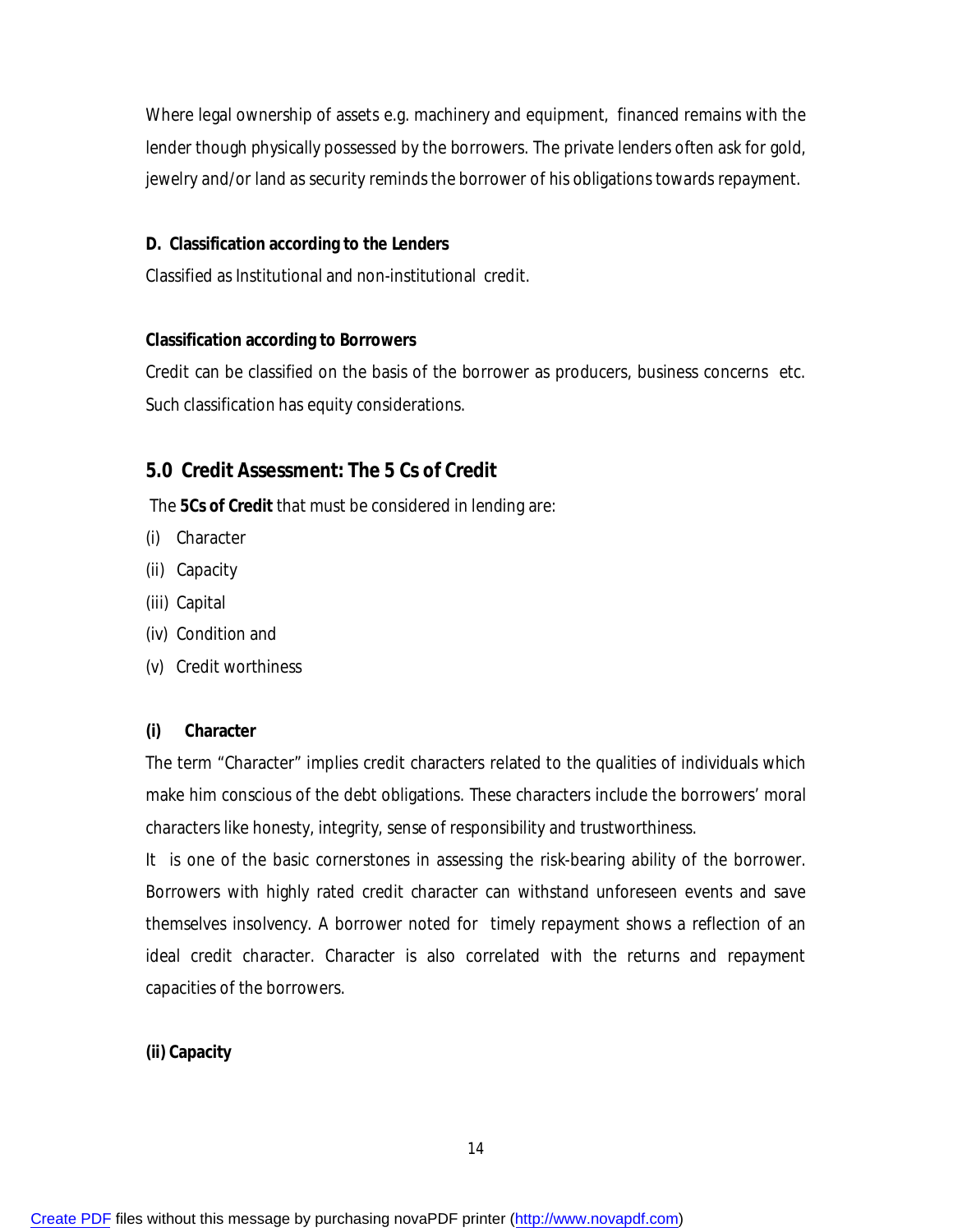Shows the capacity of the borrower to pay his debts as at when due. Since payments often depend in part on income, the capacities of borrowers to pay will depend on the income rather than on savings.

#### **(iii) Capital**

Capital refers to the equity or net worth of a farm business. It assures that funds are available to repay loans if character , capacity prove to be inadequate. Capital also represents one of the cornerstones for measuring the risk bearing ability of the borrower.

#### **(iv) Condition**

Also signifies the financial conditions of the borrower which has direct relevance with the risk bearing ability as well.

#### **(v) Credit worthiness**

#### **6.0 Decision Criteria for choice of Agricultural Investments /Projects**

 Investment in agriculture is a combination of "ability and willingness to invest". In investment , certain level of infrastructure is essential to absorb production-oriented loan , thus making development financing a pre-requisite for the production financing. Financial management s generally meant to involve decisions made towards investment, production, and dividend handling. Together, these decisions are not always made independent of one another and they determine the rate at which the farm business will grow over time . Effective decision making in agri-business therefore requires a comprehensive farm management and accounting system to identify the level and timing of financing needed to facilitate production and marketing of the farm produce

 The basis for identifying and choosing viable agricultural investment will depend on the type of enterprise to be established and the motive of establishing it. Generally, factors to consider include:

#### *(i) Feasibility of the project /investment*

*(ii) socio-political factors;*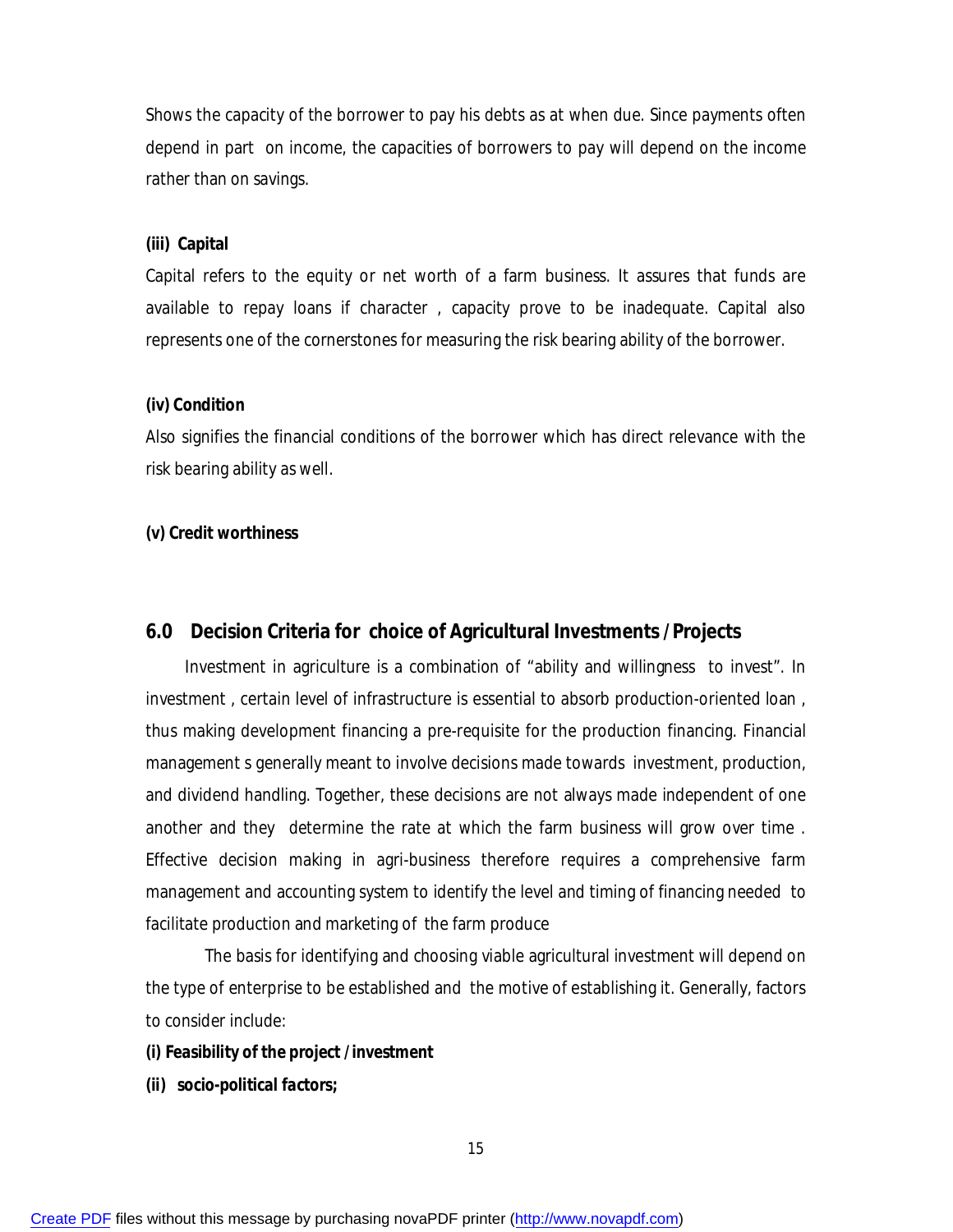- *(iii) economic significance of the project;*
- *(iv) sociological considerations;*
- *(v) organisational and managerial considerations;*
- *(vi) Resource availability;*

### *(vii) Comparative advantage of the project over other alternative and similar projects;*

### *(viii) Financial consideration etc.*

In all efforts need to be made to consider whether the cost of the investment can be reduced through group farming;

Benefits derivable from the investment;

Volume or quantity of produce / services meant to be provided;

Extent of managerial and technical skills required for the investment to be viable and profitable etc.

### **Socio-political factors**

The success of any agricultural investment will depend on the compatibility of such an investment with the social norms and culture of the people. It is therefore important to study the locality's characteristics in terms of the literacy levels, age distribution, wealth distribution of the people , interest in farm business enterprises . The characteristics of the people too will determine the type and complexity of the agricultural enterprise. If such is considered to be socially viable, efforts should be made to explore the political feasibility fro policy and legal points of view. Institutional supports from governments and other external agencies could be considered so the investment will not stop during implementation. The effects of the investment on the society should also be considered.

### **Economic significance of the project**

Whatever the type of investment, the profitability in terms of either least cost or increased returns should be the major goal. The investment should contribute significantly to the development of the society in which it is established and justify use of resources commited to the investment. Where justifiable answer can be given to some of the under-mentioned questions, then the project can continue, otherwise, get at alternative investments. These questions include the following.

(i) What is the trend of production for a similar investment?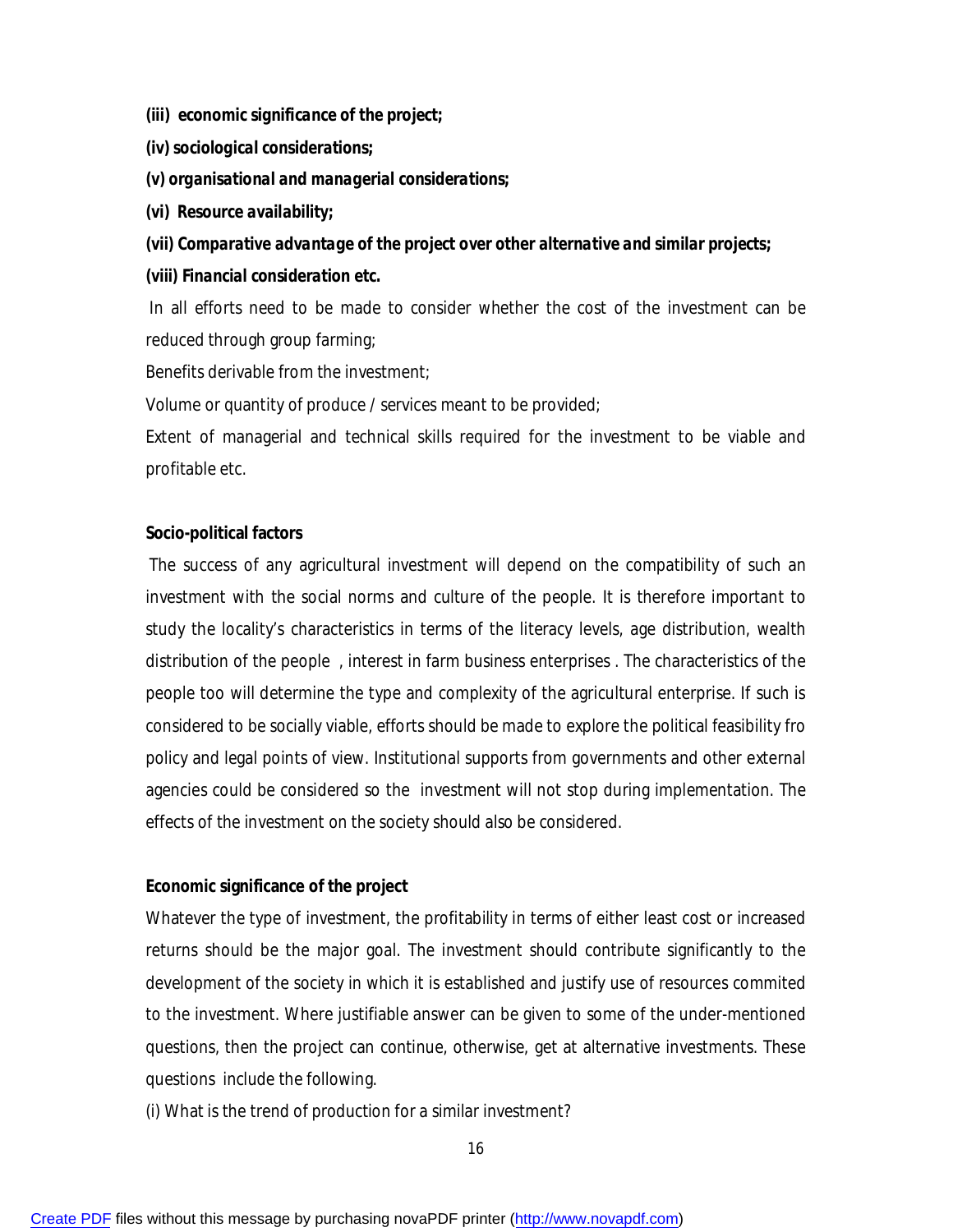(ii)Are there necessary changes in the production practices and what are the likely effects ; if any, on the production level, if technologies were to change?

#### (iii) What are the likely effects of the changes on price ?

Note that monetary values should be attached to inputs and outputs so that profitability of the investment can be easily determined. Produce from the investment should be such that the investors can produce profitably and in reasonable quantities. Estimation of the inputs requirements, availability of these inputs and the possible changes in their prices as well as their likely effects on the outputs should be considered as well. There is a need to estimate the cost of production and the gross returns per unit. Administrative and running costs should be estimated to ensure sustainability of the investment.

It is also important to identify agricultural commodities that the public will be interested in , the volume to be produced or handled per unit time , availability of the food crops and its effect on demand for the commodities. Also important are the trends in the demands for the proposed produce from the investment in terms of seasonality, other sources of the same produce if any, the distance of the farm enterprise to the various sources around as well as the ability of the sources to meet public demands for the commodities.

The performance of the existing similar agricultural investment producing the commodities and substitutes, the profitability such that the gross margins can easily be estimated. These values need to be compared with similar agricultural projects in the area to ensure that available resources are committed to the best use .

Some of the required facilities like water supply, medical services , electricity, transportation should be ensured before the implementation of the investment projects. This therefore requires the need to identify the goods that the community really needs, the estimated life span of the required equipment , their costs and ability to maintain them, their sources of procurement as well as availability of their parts etc.

#### **Financial considerations**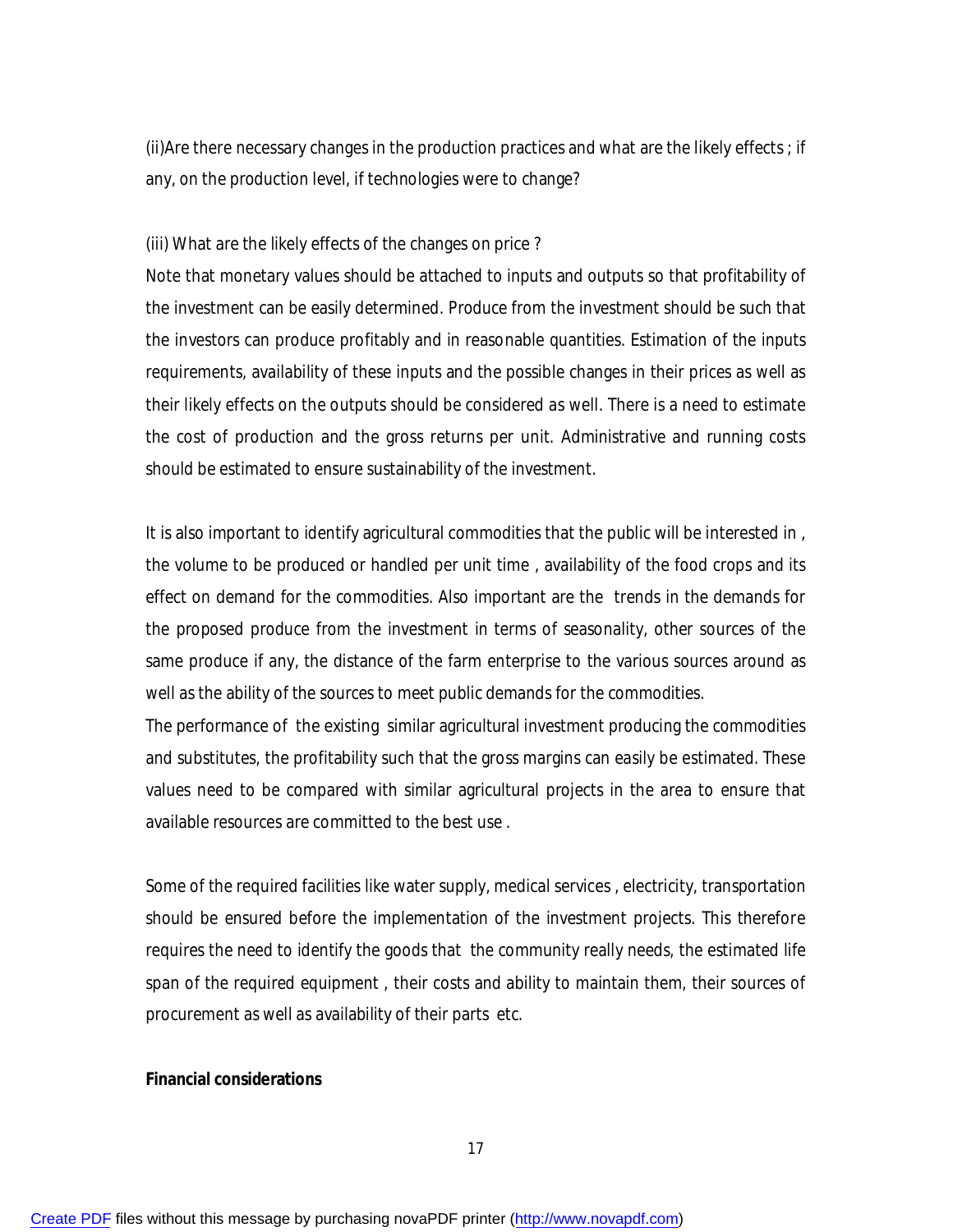The success of any investment is a function of the ability to handle all financial obligations This has to do with the consideration of the financial effects of the investment on the community. There is therefore the need to consider all the capital requirements, when and where it can be raised 9time required). Amounts of capital that can be generated from the various sources. Efforts should be made to distinguish between the long term capital requirements for fixed assets and the short term requirement s for operating expenses so that the sourcing of the required capital can justify the expected returns for it.

### **Technical considerations**

In selecting a viable agricultural project, some of the technical factors to be considered include:

(i) Size of the Investment – should be optimal so that resources are not underutilized. It is a function of resources availability.

- (ii) Environmental and climatic conditions
- (iii)Availability of physical resources
- (iv)Transportation to ensure access to inputs and sales of produce
- (v)Adequate storage facilities
- (vi)Availability of trained personnel and labour for the business etc.

## **Organisational/ managerial considerations**

There are needs to consider:

- (i) if the lines of authority are clear, properly linked and coordinated.
- (ii) If the organisational design encourage delegation of authority ? .

(iii) If it take proper care of the custom and organisational procedures common in the area? (iv) If the projects have enough authority to keep its accounts and make prompts disbursement when needed/ Do the project personnel require training on managerial skills?

## **Competitive advantages**

The nature and severity of competition in any investment vary from one enterprise to the other. It is important to know the level of advantages the investment will have over the others in the area, in terms of the production, transportation ,storage cost etc. and to compare with other similar investments around and outside the community,. The quantity,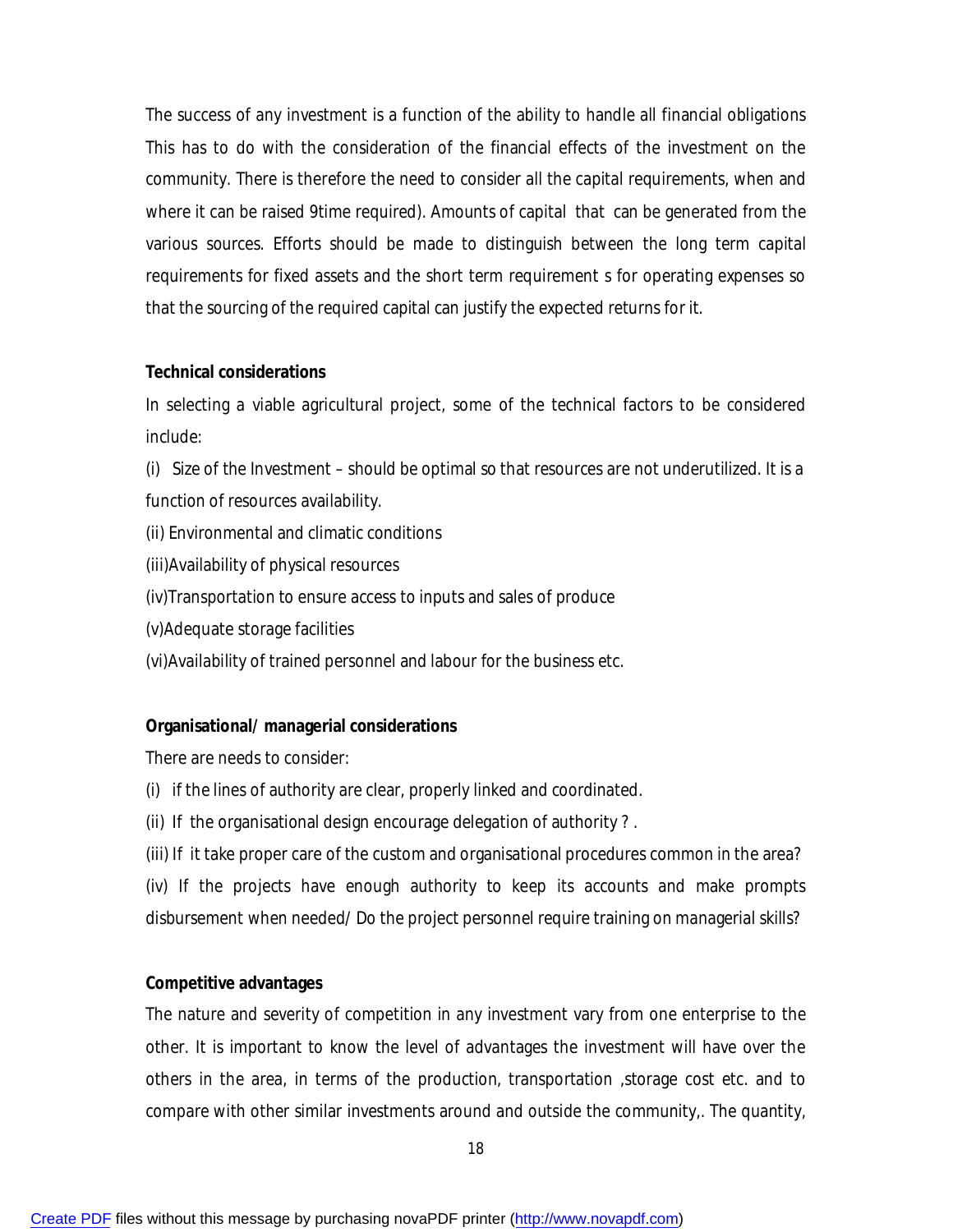quality and timeliness of the produce should all be taken into consideration in order to ensure that the competitors do not take over the markets. Technological changes and advantages should be recognized a with their effects on the produce to meet consumers' tastes. New methods of production should reduce the total cost of production.

#### **Resource Availability**

Facilities required for the project need to be determined from the onset. The capital for the project, the sources of funds as well as the proportion of equity to the borrowed funds must be determined. The capacity, the farm location, and the number of plants as well as available labour force (skilled and unskilled), all have to be put into consideration. The marketing channel for the farm produce must also be determined to ensure continuous production and sustainability of the project.

#### **Other Criteria for consideration**

Other criteria that could be considered in the choice of an agricultural investment project include:

#### \***The presence of business and financial risks**

Farm operators' risk-returns preferences (i.e. whether they are risk averse, risk neutral or risk taker), can have effects on the ranking and acceptance of alternative agricultural investment projects. To reduce exposure to risks, farm operators can adopt one or combinations of strategies like product diversification, sequential marketing of produce, insurance, and forward contract using either future market contract or cash forward contract

\*Terms of loans can also have effect on the decision to invest when at least part of the assets purchase cost can be debt-financed.

\* Different methods of computing interest charges for loans can also have effects on the explicit cost of the debt capital. Note that when making investment decisions , both explicit and implicit costs of debt capital should be accounted for as both will affect the Manager's desired use of the capital as well as the rate of growth in the farm business.

- \* Legal considerations in the investment
- \* Return on capital employed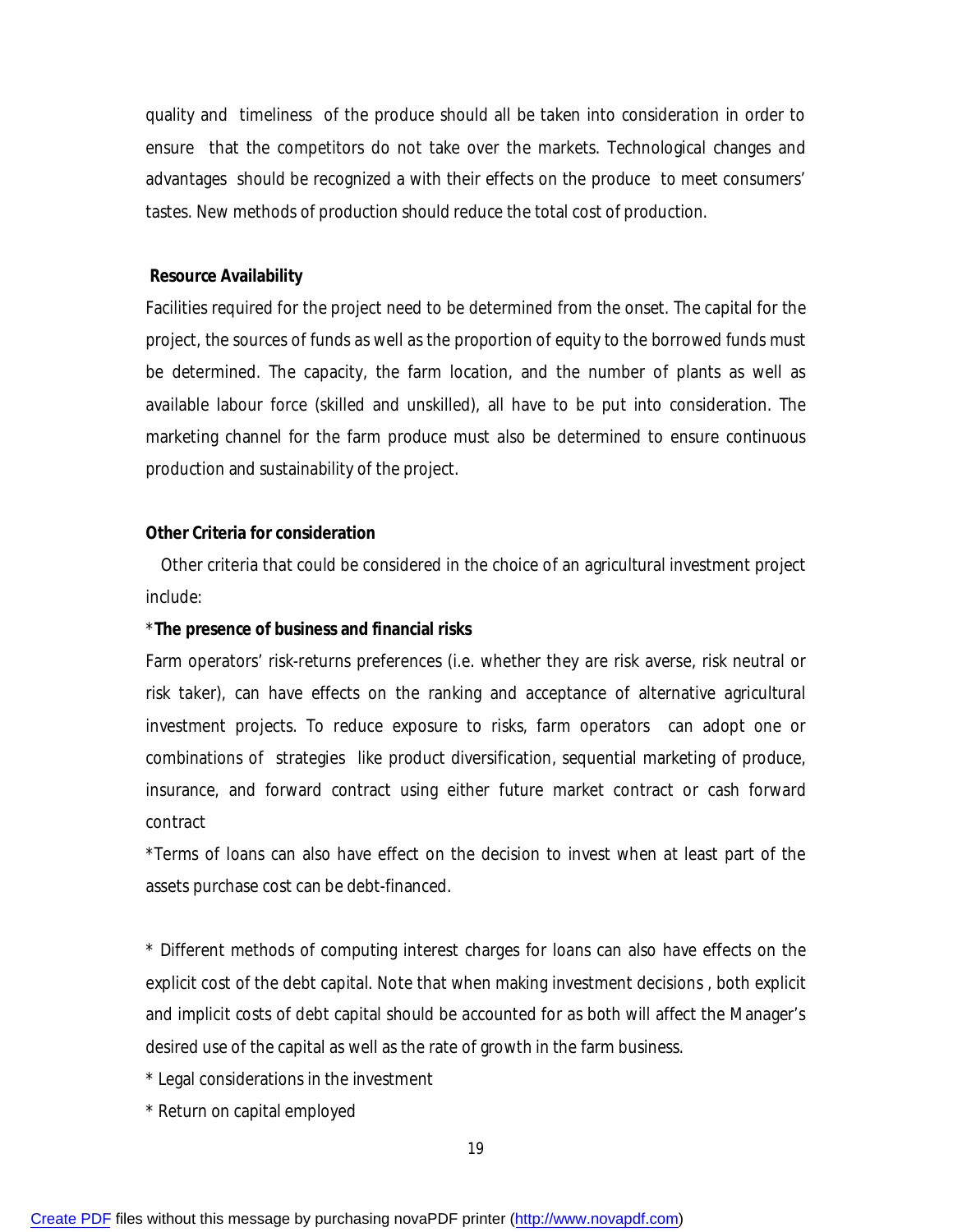- \* Forms of security on loans
- \* Net profit/gross margin
- \* Lending terms and conditions i.e
- Amount of loan portfolio
- security requirements
- Interest rates and fees
- Repayment schedules etc.

#### **Traditional Investment criterion**

 This is based on the principle of productivity which believes that resources are best committed to projects in which input-output ratio is high.

#### **Factor Intensity criterion**

 The principle is to make maximum use of abundant resources and minimum use of the apparently scarce resources. Project can therefore be justified on the basis of justifying employment of abundant resources and facilities like labour. Emphasis on employment of resources is justified in situations when human resources are drifted.

#### **Capital output criterion**

 This criterion is considered highly relevant if the overall goal of the society is on growth maximization. The principle of growth argues that growth could be attained by selecting projects which promises highest rate of investment potentials in a way that the maximization of capital-output ratio is ensured. The essence of using the criterion is to differentiate between the use of salaries , profits and wages for re-investment . The principle assumed that all profits should be saved while salaries and wages could be consumed. Since investment =  $f$  (savings) and economic growth In a society =  $f$  (reinvestment0, this principle favours project that promises highest returns to capital.

#### **Foreign Exchange criterion**

The criterion supports that projects which have potentials for savings and foreign exchange earnings should be given high priority. However, a number of constraints like inflation in product prices, crops/agricultural facilities, war etc. can all affect the use of the criterion.

20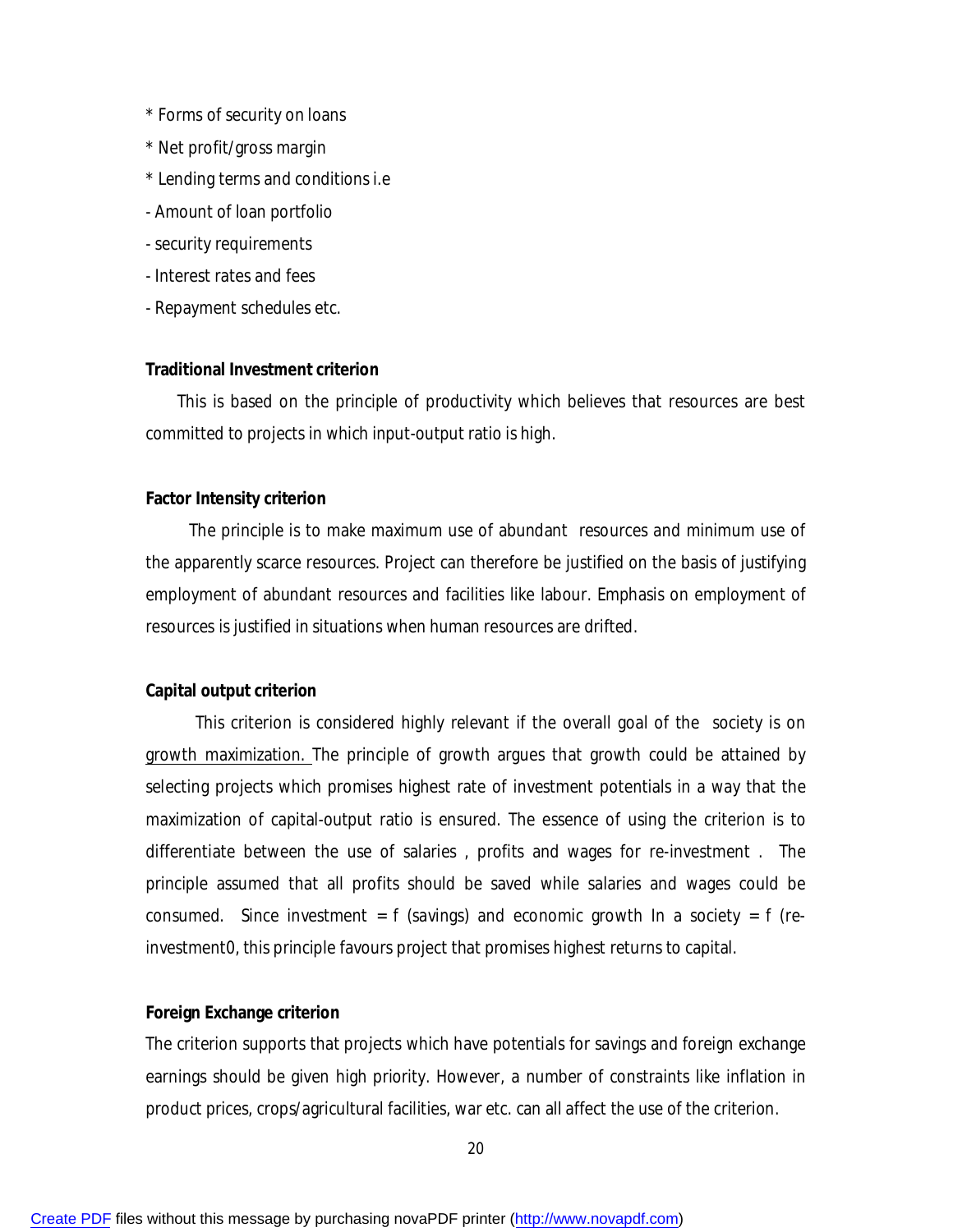### **Integrated productivity criterion**

The principle is based on the variance of the benefit: cost ratio (total or marginal, discounted or undiscounted. The crucial issue is that the additional contribution to the society which is often referred to as the "social marginal productivity" (SMP), should be as high as possible i.e the principle agrees to the choice of projects based on the net contributions of the marginal units to the national production. A project should therefore be selected when it has a high SMP irrespective of whether it s capital or labour intensive.

### **Use of Financial and Economic Analysis of the Project**

### **Use of project Analysis Measures**

**Economic analysis** of an investment is based on the total returns to community in relation to the committed resources while the financial analysis of investment measures the productivity of the resources to the individuals demanding the product of the investment. Both are useful in providing the basis for evaluating all aspects of the project in a more coordinated and systematic way. In both cases, the benefits and costs of the projects are imputed to determine its viability and to take decisions for choice.

### **Two major methods usually used are:**

- **(i) Discounted measures and**
- **(ii) Undiscounted measures**

The discounted measures take time value of money into consideration while the other uses the rule of thumb like the payback period i.e. the length of time a project takes to recoup the initial investment from the net cash flow generated by the investment.

### **Undiscounted Measures**

- (i) Ranking by Inspection
- (ii) Use of pay back period
- (iii) Rate of Returns
- (iv) Proceed per N invested
- (v) Average Annual Proceed per N invested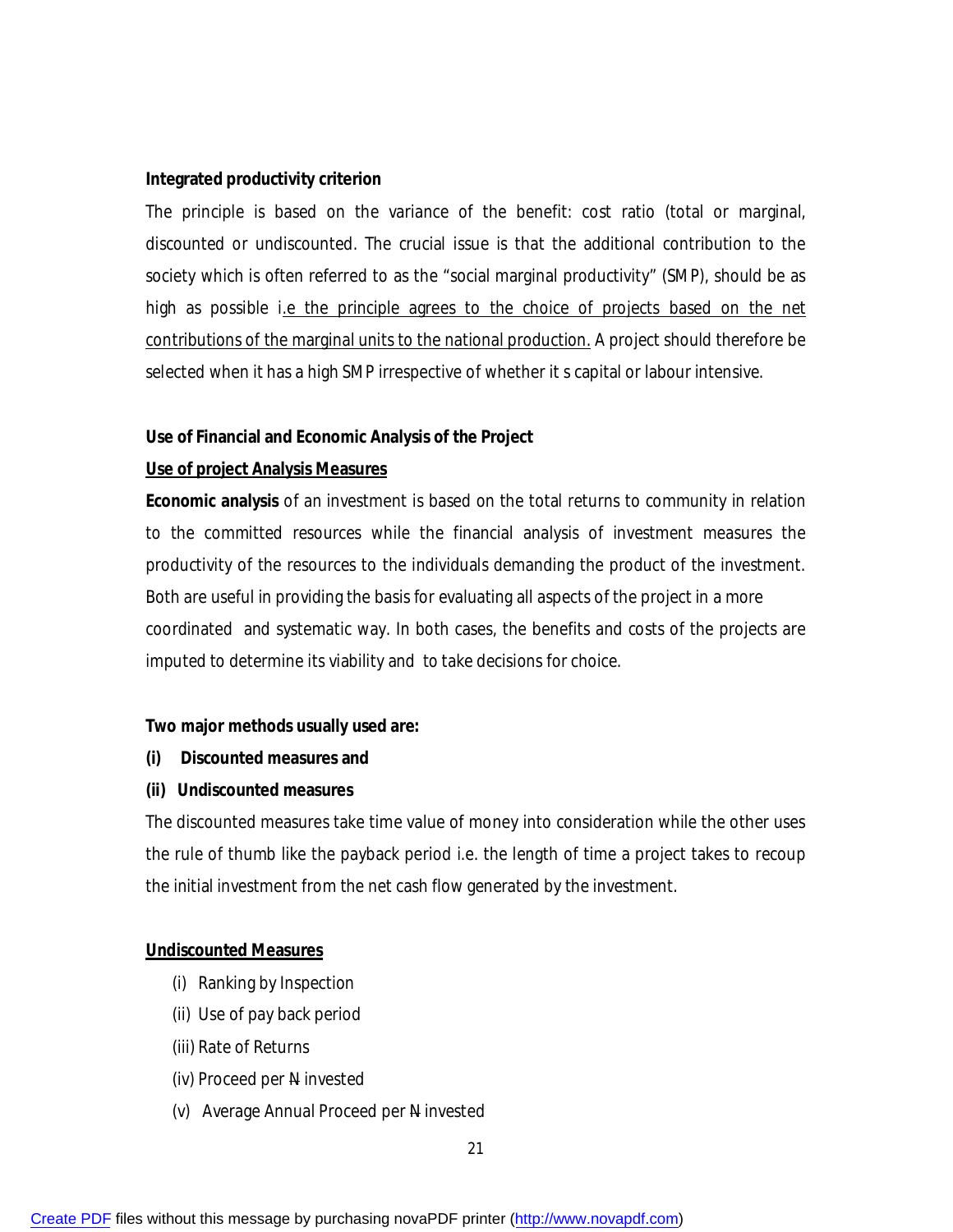## **(a) Ranking by Inspection**

By this the Assessor will be interested in the

- (i) Investment cost of the project
- (ii) Cash flow patterns and rates

Note: Examples and Class work to be given during Lectures.

## **(b ) "Pay Back Period" as a criterion for agricultural project choice**

- Also referred to as the "Cash recovery period" and "Pay off period'
- Period of time it takes for an investment to generate net incremental cash that would be sufficient to recover its initial incremental capital layout in full.
- Can be used as an initial criteria or screening device to see if the project can or cannot pay back its initial capital.
- Note: If the net cash flow is constant over an infinite period of time, the reciprocal of the undiscounted cash flow of the pay back sum  $=$  to IRR or the yield
- Among alternative projects, the one with the shortest payback period is more desirable .This measure does not consider the time value of money.

## **Disadvantages as an investment criterion**

- It fails to measure profitability
- It considers the net cash flow only to the point where they are equal to the initial capital outlay i.e. it does not account for any additional cash flow generated beyond the pay back period.

## **( c ) Rate of Returns (RR)**

Estimated as the ratio of profits net taxes and depreciation on capital employed

**RR = Profits (net of taxes & depreciation)**

**Capital used**

 **= π**  *K* K

Where:  $\pi$  = Net profit and  $K =$  Capital used

22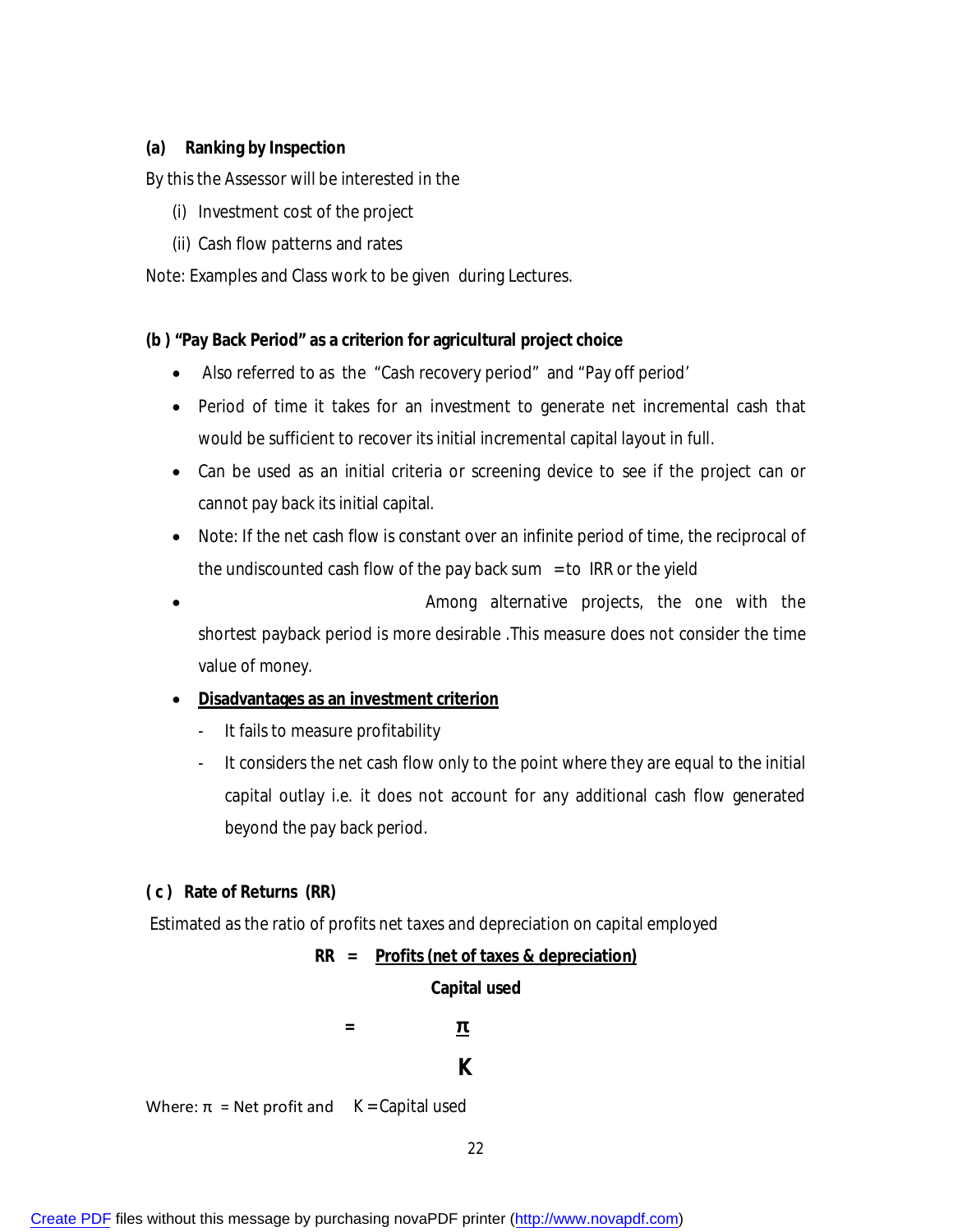**Decision Rule: Project is considered worthwhile for choice and acceptance if, the rate of Returns (RR) is greater or equal to the cost of capital employed.**

RR could be calculated using different approaches.

Net profits as Initial profit i.e profit in the 1<sup>st</sup> year of operating the project

## **OR**

Average profit i.e over the life span of the project or profit in the first 5 -10 years of the project.

**Capital :** Initial capital or average capital employed

## **Disadvantages of using Rate of Returns criterion**

Fails to account for the time value of the capital outlays and earnings i.e  $\mathbb{H}$ 1 earned is also assumed to be the same value in future which is not so.

It underestimates yield if it fails to take into consideration the earnings and capital employed throughout the life span of the project.

Cannot be used to compare internal investments (within the farm) and external investments (outside the farm) which yield over time. It is therefore difficult to use the rate of returns measures to determine the worthiness of investment and compare it with other investment opportunities

## (**c) Proceeds per N invested**

This is the ratio of the net value of production to the total volume of the capital invested.

## **Proceed per N invested = Net value of production (N)**

## **Total volume of capital invested**

## **Weakness**

This criterion also fails to consider timeliness in returns on investment because it does not take care of the time value of money.

## (**d) Average Annual Proceeds per N invested**

Another investment choice criterion which does not consider the length of time of the stream of benefits , hence used with bias especially for short term investments with high cash proceeds .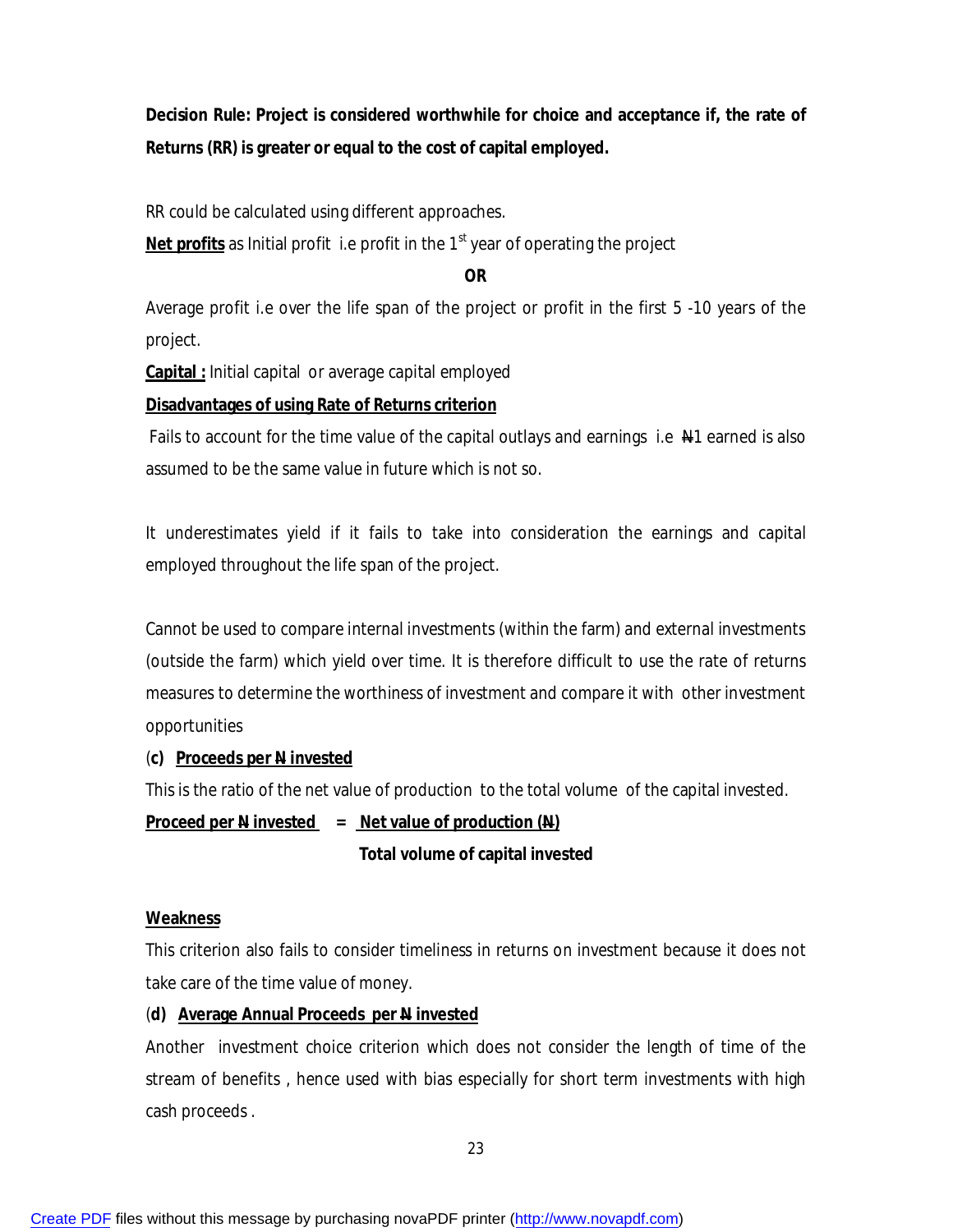## **Computation**

Stage 1 : Calculate the Average annual proceed or Proceed per year

Average Annual proceeds = Total proceeds (N)

 **Total number of investment years or project life span**

Stage 2: Calculate the average annual proceeds per Naira invested

**Average Annual proceeds per Naira invested = Average proceeds/ year**

 **Initial capital invested**

**Note : Examples to be given as class work during the Lectures.**

## **Discounted cash flow Criteria**

(i) Benefit /Cost Analysis **OR** Cost/ Benefit Analysis

- (ii) Net present Values
- (iii) Internal Rate of Returns on Investment etc.

**Note : Students will be taught the concepts and principles of compounding and discounting as the basis for calculating the time values of money.**

**Knowledge of calculating the Simple interest, time, due dates for loans, maturity value or Sum etc, will also be introduced.** 

## **Discounted Measures**

## **A. Net Present Value (NPV)**

This is the present worth of the incremental net benefits derivable from an investment. It is the difference between the present worth of the stream of benefits and the present worth of the stream of costs.

 n  $NPV = \sum \quad \underline{B - C}$  $t=1$   $(1+i)^t$ **where** NPV = Net Present Value  $n =$  Expected lifespan of the project B = Benefits (Inflows)

- $C = \text{Costs}$  (out flows)
- $I =$  interest rate
- $T =$  specified years of investment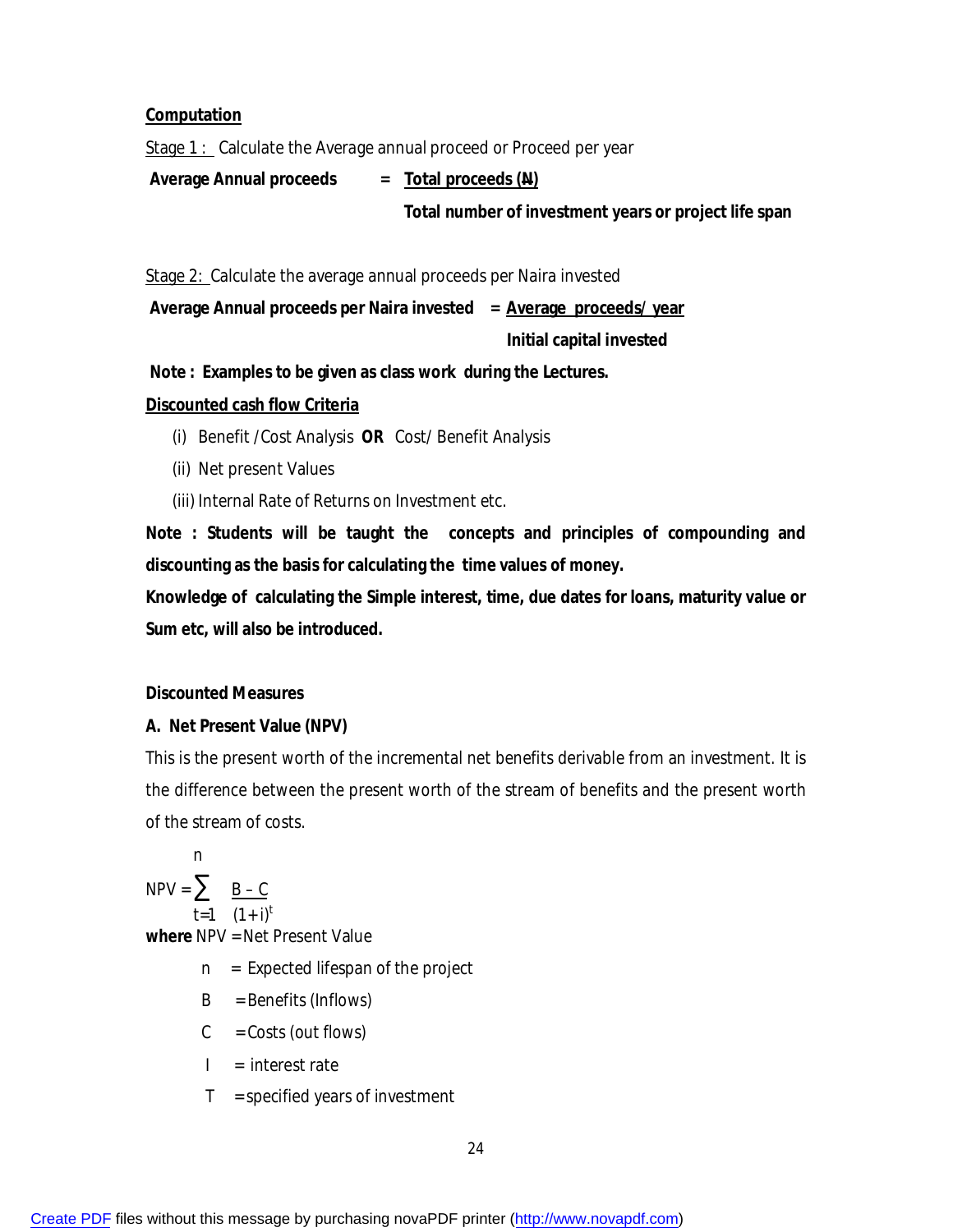**Decision Rule: The Net Present Value (NPV) criterion stipulates that the project should be accepted if ,the NPV is positive . A positive NPV indicates a viable project . This implies that NPV Benefits > NPV of Costs.** 

**Note :** This decision rule assumes that the optimal scale of investment and starting time are already given and do not have to be determined simultaneously with the project choice. Examples will be given as class work on the calculation of NPV and present Values of Annuities.

### **B. Benefit: Cost Ratio Analysis**

In comparing alternative investment for decision making on choice of the investments, there is a need to compare the costs and benefits in relation to the time of the streams, by discounting method. One of such measures of project worth is the Benefit/Cost ratio or the Cost/Benefit ratio. This is the ratio of the discounted stream of project benefits to the discounted stream of project costs. A Benefit /cost ration greater than one implies a potentially viable project and such project could be chosen. Often used in economic analysis to measure the social benefits of investments.

### **Benefit: Cost = Present Values of Benefits (PVB)**

**Present Values of Costs (PVC)**

Computed as :

n  
\n
$$
\sum_{\frac{t=1}{n}}^n \frac{B_n}{(1+r)^n}
$$
\n
$$
\sum_{\frac{t=1}{n}}^n \frac{C_n}{(1+r)^n}
$$
\nwhere  $S = \pm$  be sum of

where:  $\Sigma =$  the sum of

n =Number of years for which the stream of benefits are expected or costs incurred

 $B_n$  = Benefit in each year or Year n

 $C_n$  = Cost in each year or Year n

t = time beginning from the 1<sup>st</sup> year of project stream of income or costs

### **Steps in Calculating the B: ratio**

### **Step1: Decide on the discount rate to use.**

There are 3 options

(i) Opportunity cost of capital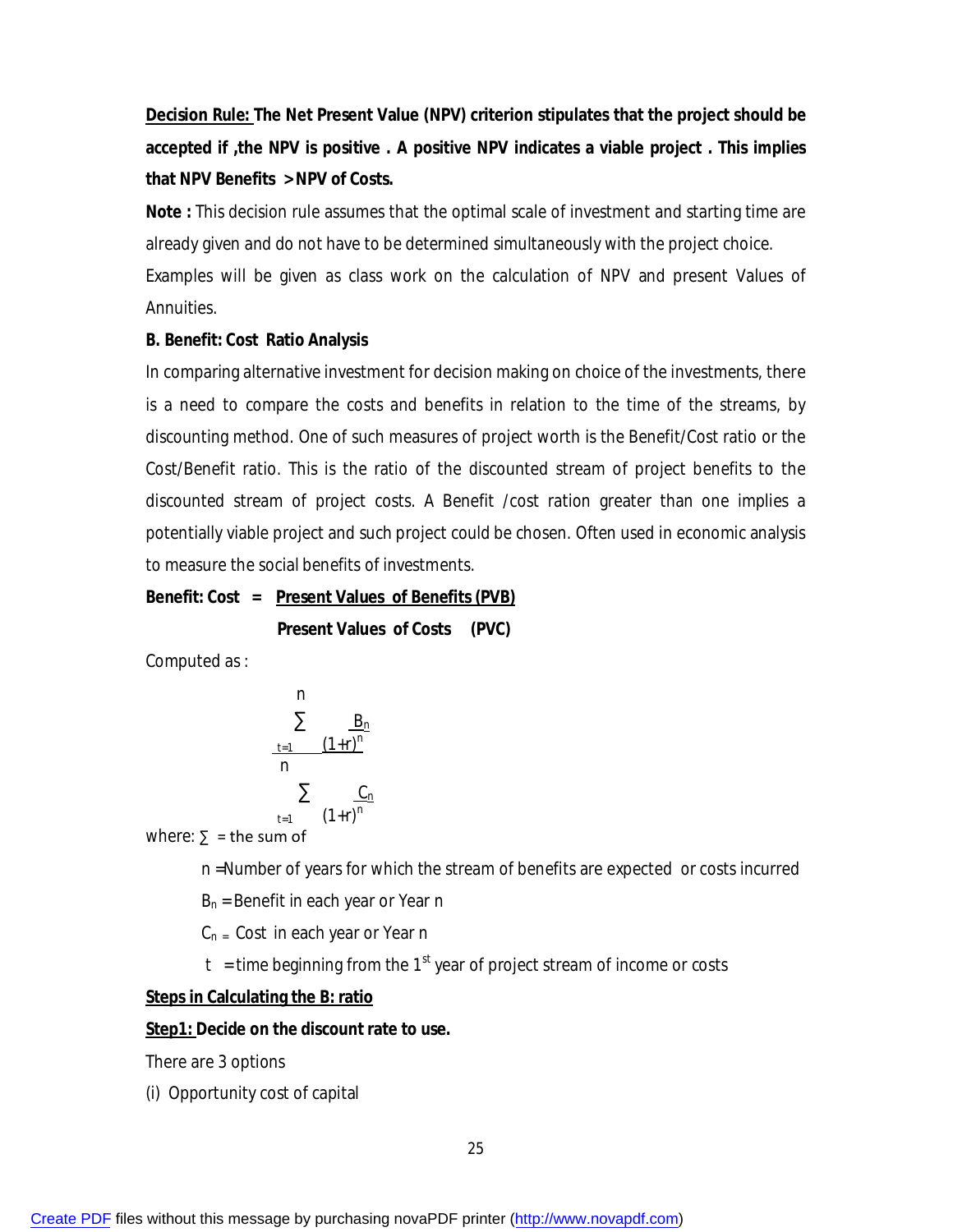(ii) Borrowing rate

(iii) Social rate of returns

**Step2: Discount the streams of benefits and costs to their present values.**

**Step3: Divide the sum of present value of benefits by the sum of present value of costs.**

Examples will be illustrated during class Lectures.

### **Decision Rule:**

(i) **B:C < 1 implies PVB < PVC**. The cost may not be recovered It is better not to invest but to save the money at the existing interest rate . Note that the absolute value of Benefit :Cost ratio depends on the interest rate charges . The greater the rate of interest the less the Benefit : Cost

(ii) **B:C > 1 implies PVB > PVC**. Accept the project

(i) **B:C = 1 implies PVB = PVC**. Break-even point

#### **C. Internal Rate of Returns (IRR)**

This is the interest rate that equates the net present worth of a stream of benefits to zero.

$$
IRR = \sum_{t=1}^{n} \frac{B_n - C_n}{(1+r)^n} = 0
$$

It represents the average earning power of the money invested over the entire period of the project as well as the maximum real interest rate that the project can pay for if, it is to recover its investment and operating cost and still break even. Estimation of the Internal Rate of Return could be made through extrapolation method in which two discount factors are used against their respective cash flows. The net benefits from the cash flow relating to the lower discount factor is always negative while the one with the higher factor will be positive. This implies that the IRR lies in between the discount factors.

The formula for calculating the Internal Rate of Returns (IRR) is represented as"

**IRR** = **I** + **C** ( $PV_1/E$ )

Where:

 $I = I$  ower Discount rate

 $C =$  Difference between the two discount rate

 $PV_1$ = Present value of the lower discount rate

 E = Absolute difference between the PVs of cash flows at the two discount rates. Example will be illustrated during class Lectures.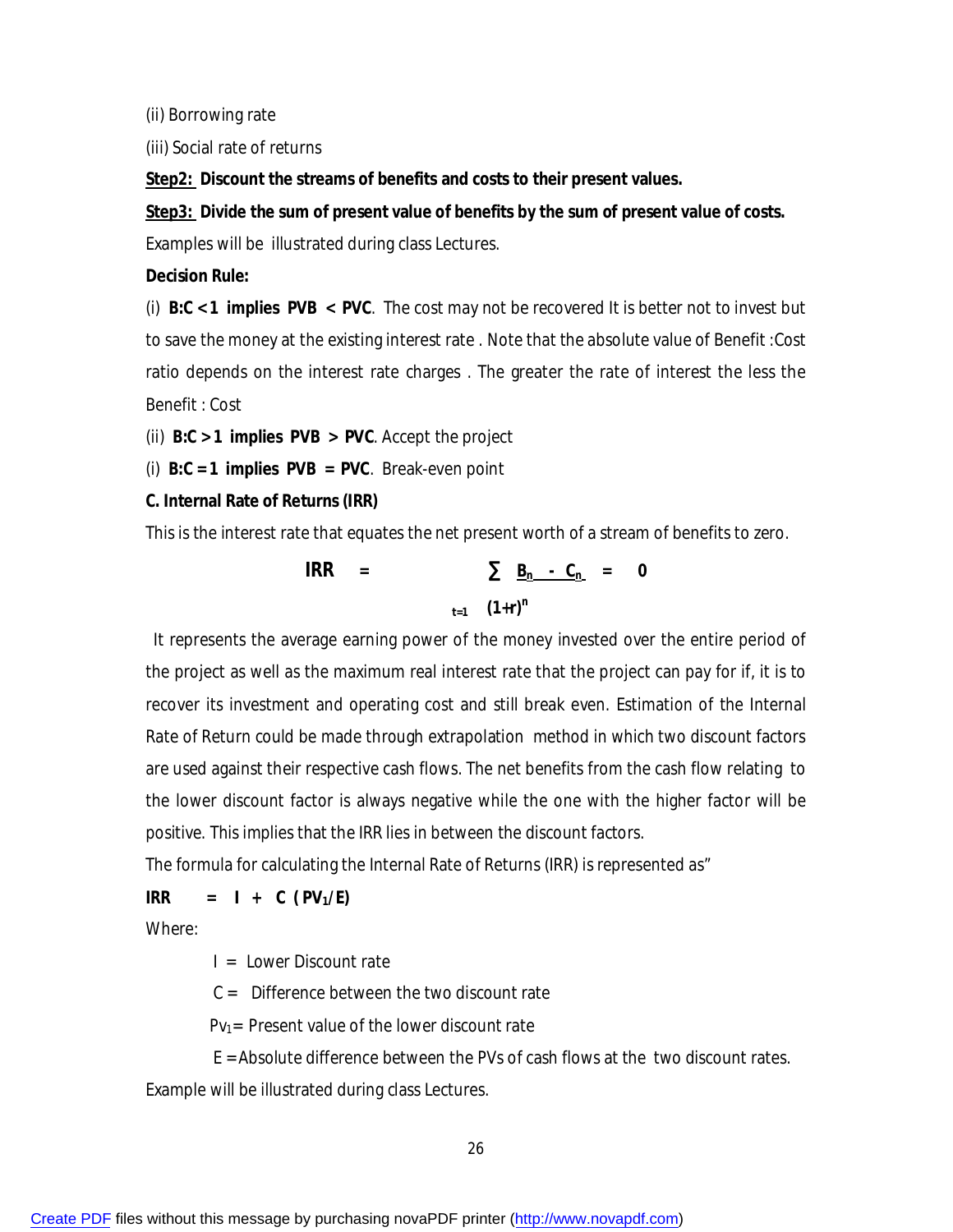**Note:** In choosing the discount factors, the efficiency of the estimates is enhance if the difference is not more than 5 %. The decision rule is to accept the project if the IRR is greater than the Interest rate. Absolute difference is the sum of the values ignoring the signs attached to the figures. Always round off to the nearest whole % figures

## **Comparisons of the Net Present Value (NPV) and Internal Rate of Returns (IRR) Techniques as Project Selection Criteria.**

\*NPV technique appraises investment opportunities by estimating the sums of their future cash flows discounted at some discount rates. It represents the change in value of the farm measured in current terms.

\*Using IRR involves finding which discount rate gives NPV of zero when applied to project outflows. It represents a break even discount rate. Projects which have IRR higher than the farm's rate of return are acceptable while projects with IRR below the required rate should not be accepted.

\*For a single investment opportunity, NPV AND IRR criteria will lead to the same conclusion. \*NPV reduces as discount rate increases .Therefore at interest rate below IRR it will be positive and vice versa.

\* The NPV technique has the advantage of measuring the value of the farms in absolute terms. Where discount rates fluctuates over the project life span , it is possible to discount at different rates in each year. The technique therefore relies heavily on e estimation of the correct discount rates.

\*Discount rates used for calculating NPV and IRR should represent the opportunity cost of capital needed and generated by the investment opportunity. E method of calculating the cost of capital is difficult and uncertain. Therefore , farms need to be cautious of using high positive NPV in calculating the cost of capital .

IRR though gives no indication on how valuable a project might be, in absolute terms, has two advantages over the NPV technique

(i) The technique is easier to visualize and interprete because of the concept of returns and percentages.

(ii) IRR gives no margins for errors in the cost of capital estimate. Can be regarded as the upper limit in situations where the cost of capital is uncertain or likely to fluctuate. Provided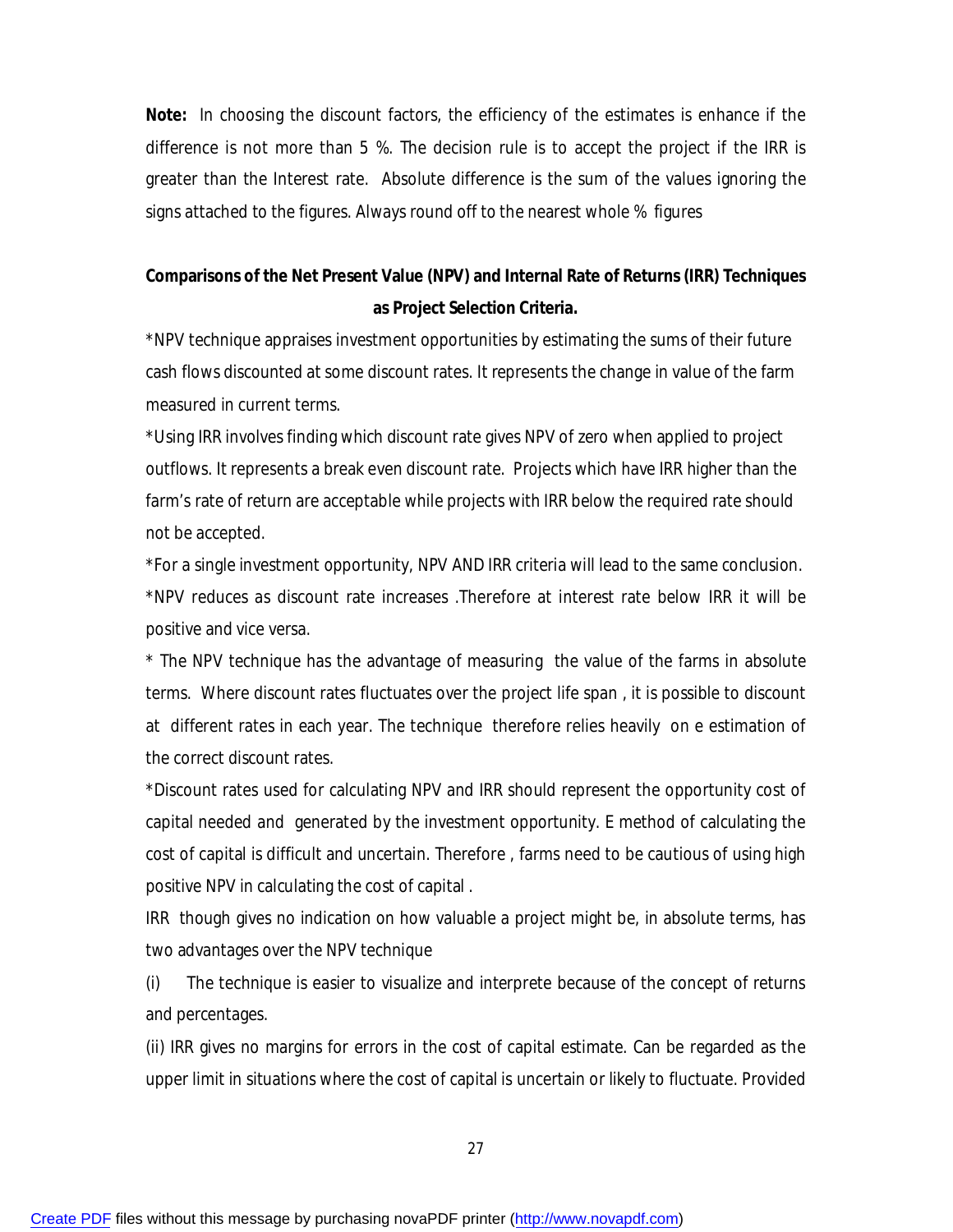the IIR is greater than all the possible costs of capital estimates, NPV must be positive for project to be accepted. IRR is more widely used than the NPV technique.

#### **Disadvantages**

\*Problem in using the IRR occurs in situations where the appraisal depends on choice among alternative projects. Choosing project on the basis of the highest IRR can lead to wrong decision because the technique is a relative measure of worth without regard for the scale of investment.

\*Where cash flows are unconventional (i.e.) one or more outflows are followed by a number of inflows or vice versa), then there may be one or more discount rates giving rise to NPV of zero. Potentially, the number of IRR implies the number of times the flow changes from positive to negative or vice versa and that limits the usefulness of IRR as an appraisal technique. Since the IRRs may be above or below the cost of capital, none can be chosen as a measure of the value of investment capital but choice may depend on the pattern of cash flows and use of appropriate discount rates.

### **7.0 Project Cycle**

#### **Preamble**

Whether it is an investment or servicing project, every project is expected to take off with initiation of ideas and creation of such to achieve realizable goals. A number of overlapping phases organized in sequential order to achieve the goals can be regarded as a a project cycle. These phases are:

- (i) Identification as a result of initiation of ideas or observation of the environment ;
- (ii) Project planning and preparation;
- (iv) Project Appraisal and control
- (v) Close out or project commissioning and hand over.
	- A simple schematic structure of a typical project cycle is as presented below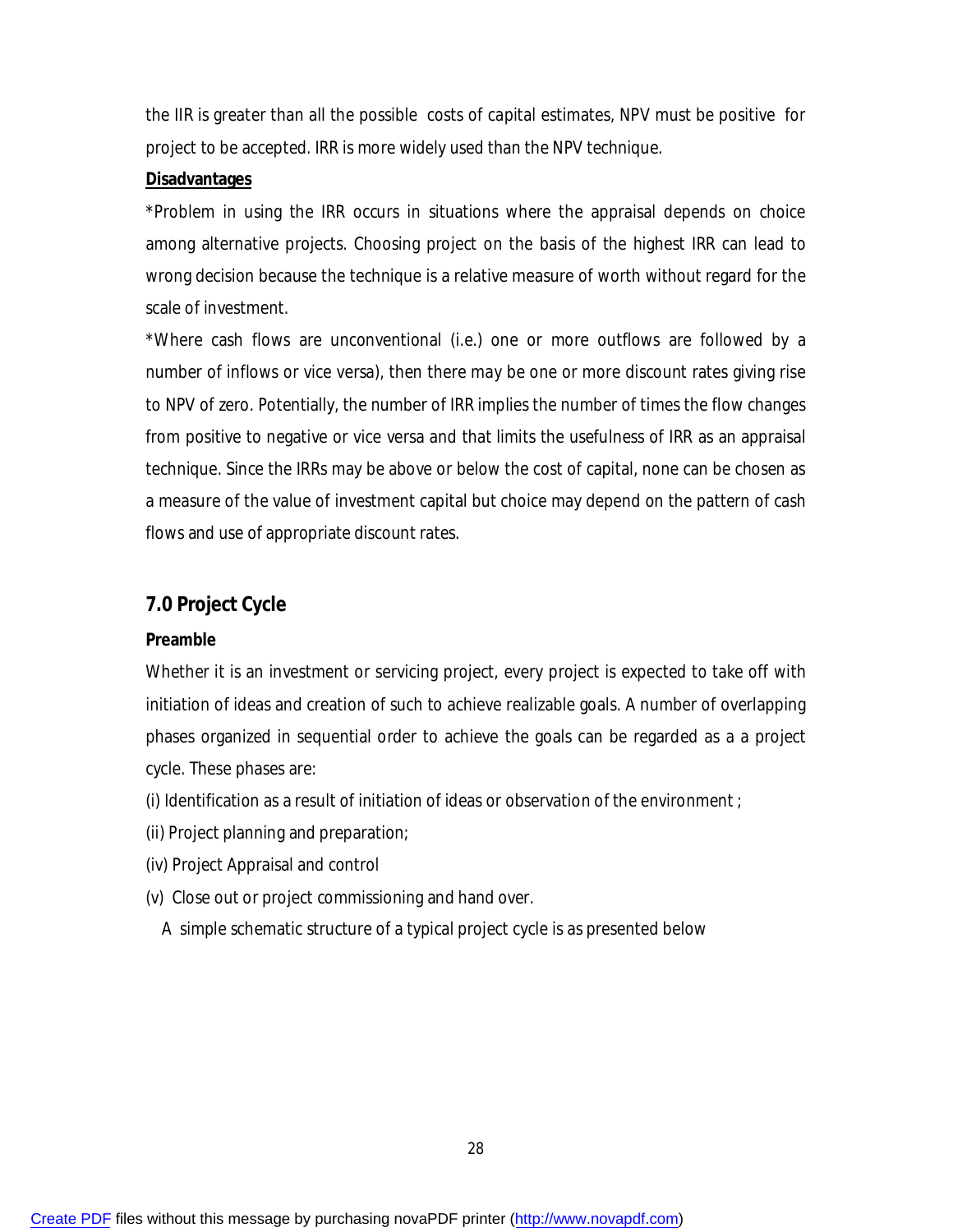## **Schematic Structure of a typical Project Cycle**



## **8.0 Effective Demand for Agricultural Credits**

\*Demand for agricultural credit is the willingness and ability of farmers to access existing sources of funds to meet farm investment needs .

\*Effective demand for agricultural credit can be defined as the minimum volume of credit that would yield a minimum incremental growth in the profitability of agricultural production units which may be greater or equal to the cost f credit.

\*It is the demand that is backed up by sufficient ability to repay with zero default risk.

Note that demand for credit goes beyond a desire to have a loan because it is available or because livelihood strategies are constrained to a desire to use the loan to initiate farm business or improve existing commercial farm business.

\*Repayment ability of the borrower is therefore crucial to effective demand for agricultural credit.

To seek social optimum growth and equity , effective demand must be stimulated by a set of growth-inducing inputs in the production environment.

Based on the need for credits, farmers decision to borrow and not to borrow will depend on some indicators of demand which could be assessed through four dimensions of the borrowers' activities. These are:

- (i) Financial impact
- (ii) Economic impact
- (iii) Technological impact and
- (iv) Social impact

On the **Borrowers' side**, effective demand for credit requires that farmers make a choice between investing in one agricultural activity or the other or investing in an alternative nonagricultural project. It may also require decision to choose between consumption and